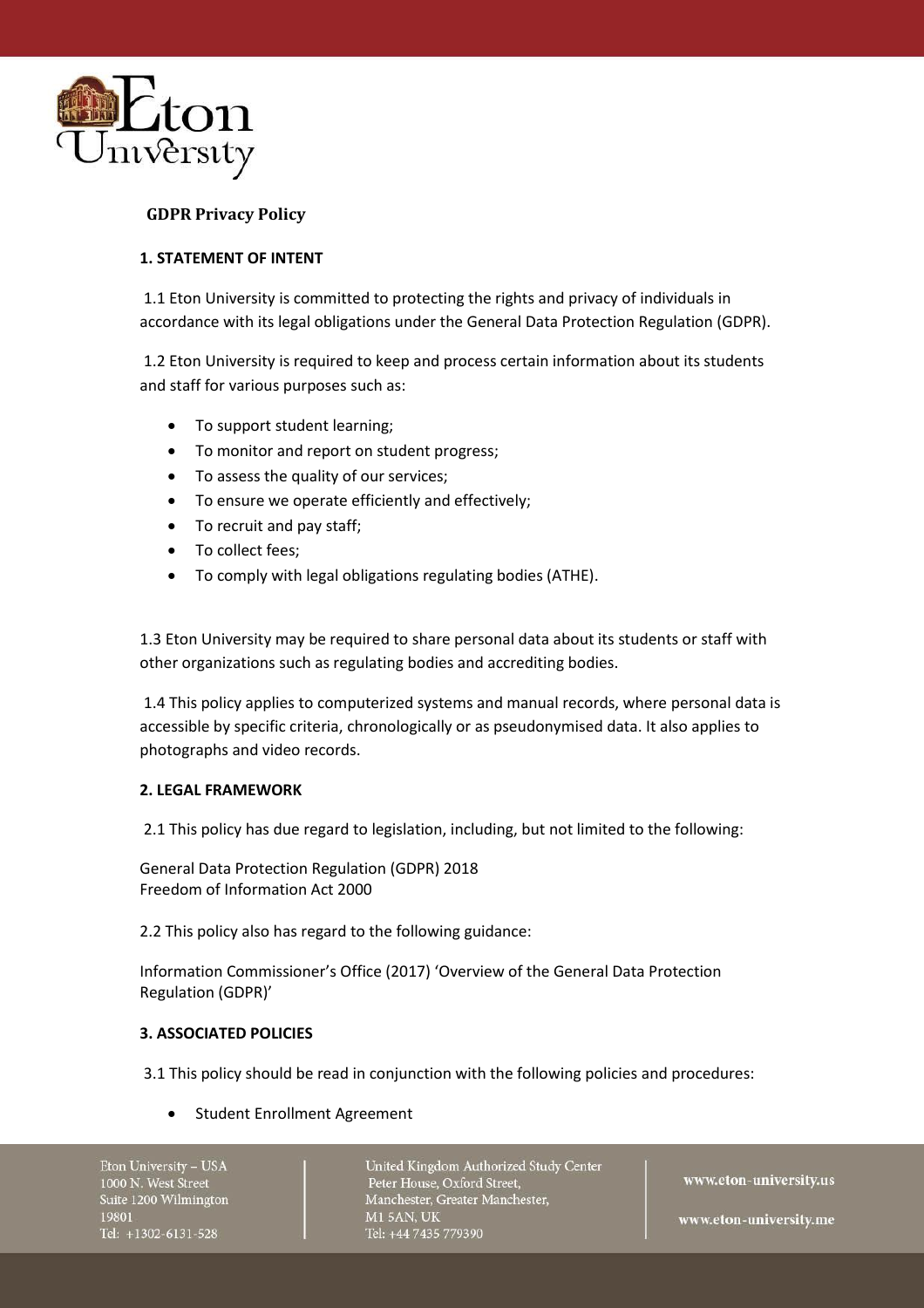

- **General Privacy Policy**
- Student Conduct Policy.

# **4.DEFINITIONS**

4.1 'Personal data' refers to any information that relates to an identifiable, living individual ('data subject'). This could include information such as names, addresses, telephone numbers, photographs, expressions of opinion about an individual, or an online identifier (for example an IP address or roll number).

4.2 'Special categories of personal data' refers to information which is broadly the same as 'sensitive personal data' previously referred to in the Data Protection Act (DPA) 1998. This includes biometric data, ethnicity, religious beliefs, political opinions, data concerning health matters and actual or alleged criminal activities.

4.3 'Processing' refers to any operation which is performed on personal data such as: collection, recording, organization, storage, alteration, retrieval, use, disclosure, dissemination or otherwise making available, combination, restriction, erasure or destruction.

4.4 'Data Controller' refers to any individual or organization who controls personal data, in this instance Eton University is the data controller

4.5 'Data Subject' refers to an individual who is the subject of the personal data, for example:

Employees (current and former) Students (including former students) Recruitment applicants (successful and unsuccessful) Casual workers (current and former) Contract workers (current and former)

### **5. COMPLIANCE**

5.1 Compliance with this policy is the responsibility of all the members of Eton University who process personal data including directors, assessors, tutors and administration staff.

5.2 Any breach of this policy will result in disciplinary procedures being invoked. A serious, deliberate or repeated breach could lead to dismissal.

Eton University - USA 1000 N. West Street Suite 1200 Wilmington 19801 Tel: +1302-6131-528

United Kingdom Authorized Study Center Peter House, Oxford Street, Manchester, Greater Manchester, **M1 5AN, UK** Tel: +44 7435 779390

www.eton-university.us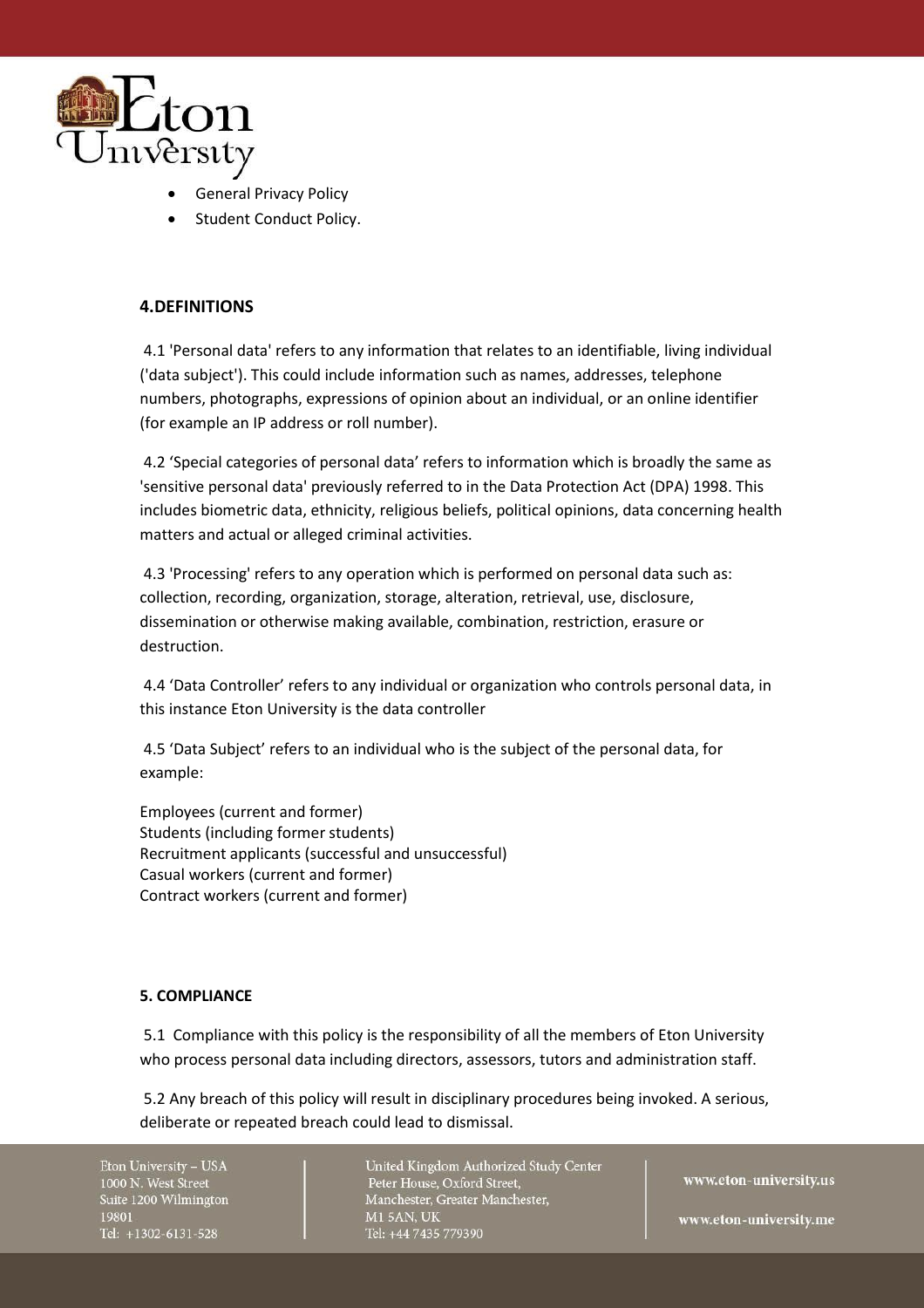

5.3 This policy will be updated, as necessary, to reflect best practice in data management, security and control and to ensure compliance with any change or amendment to the GDPR and any other relevant legislation.

# **6. DATA PROTECTION PRINCIPLES**

6.1 In accordance with article 5 of the GDPR, personal data will be:

- Processed lawfully, fairly and in a transparent manner.
- Collected for specified, explicit and legitimate purposes and not further processed in a manner that is incompatible with those purposes.
- Adequate, relevant and limited to what is necessary in relation to the purposes for which it is processed.
- Accurate and, where necessary, kept up-to-date; ensuring that inaccurate personal data is erased or rectified without delay.
- Kept in a form which permits identification of individuals for no longer than is necessary for the purposes for which the personal data is processed;
- Processed in a manner that ensures appropriate security of the personal data, including protection against unauthorised or unlawful processing, accidental loss, destruction or damage.

6.2 Eton University will only process personal data in accordance with individuals' rights and will comply with article 5 of the GDPR in the following ways:

- By making all reasonable efforts to ensure that individuals who are the focus of the personal data (data subjects) are informed of the identity of the data controller; the purpose of the processing; any disclosures to third parties that are envisaged and why; an indication of the period for which the data will be kept, and any other information which may be relevant.
- By ensuring that the reason for which the personal data was originally collected is the only reason for which it is processed, unless the individual is informed of any additional processing before it takes place and there is a lawful basis for carrying out such processing.
- By not seeking to collect any personal data which is not strictly necessary for the purpose for which it was obtained. Forms for collecting data will always be drafted with this in mind. If any irrelevant data is given by individuals, it will be destroyed immediately.

Eton University - USA 1000 N. West Street Suite 1200 Wilmington 19801 Tel: +1302-6131-528

United Kingdom Authorized Study Center Peter House, Oxford Street, Manchester, Greater Manchester, **M15AN, UK** Tel: +44 7435 779390

www.eton-university.us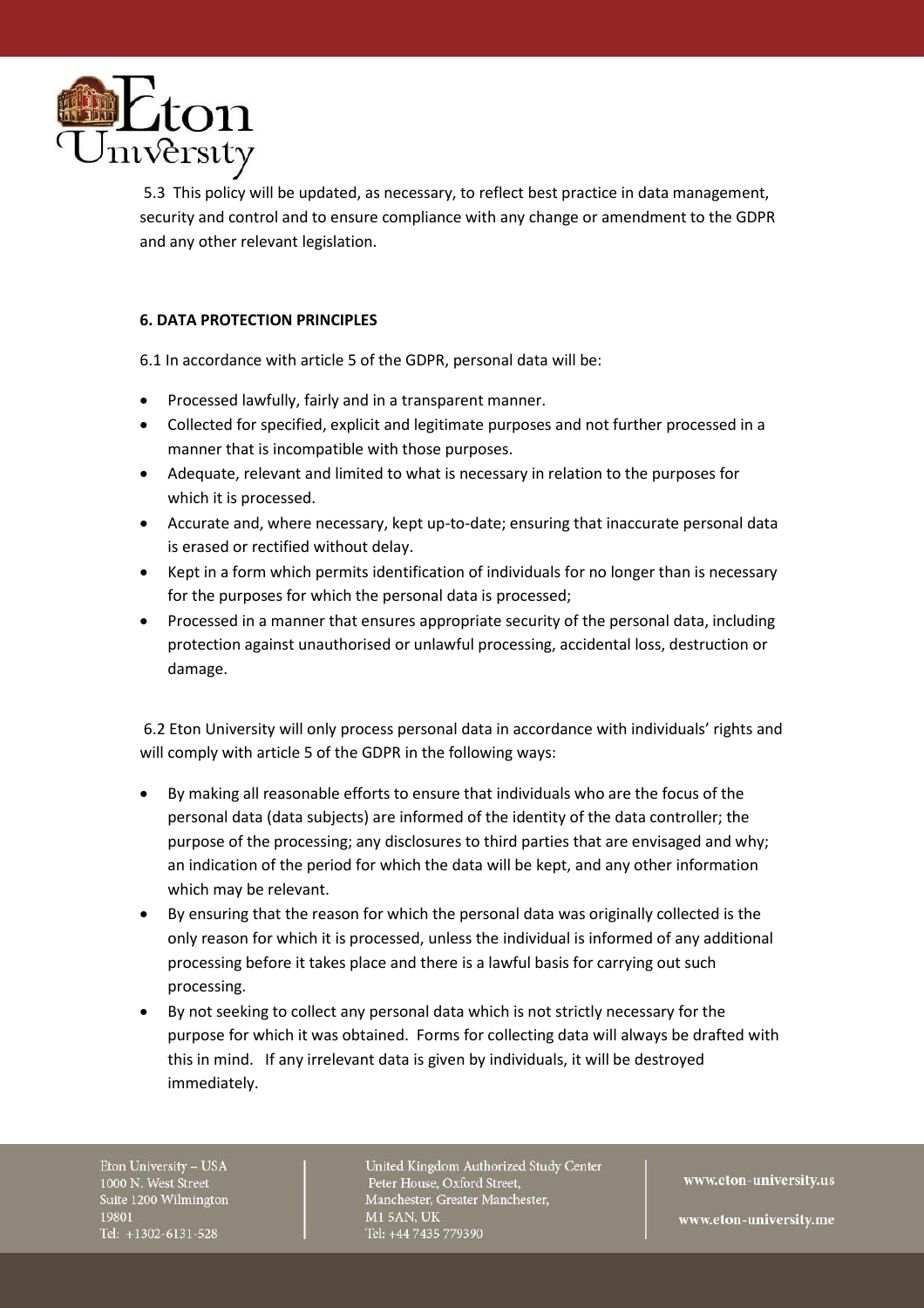

- By reviewing and updating personal data on a regular basis. It is the responsibility of the individuals giving their personal data to ensure that this is accurate. Individuals must notify Eton University if a change in circumstances means that their data needs to be updated. It is the responsibility of the University to ensure that any notification regarding a change is acted on swiftly. The University may also contact individuals to verify certain items of data.
- By undertaking not to retain personal data for longer than is necessary to ensure compliance with the legislation, any other statutory requirements and the Records Management Guidance. This means the University will undertake a regular review of the information held.
- By disposing of any personal data in a way that protects the rights and privacy of the individual concerned.
- By ensuring appropriate technical and organisational measures are in place against unauthorised or unlawful processing of personal data, and against accidental loss or destruction of data.

6.3 Appropriately anonymized, pseudonymised or other adequately safeguarded personal data may be stored for longer periods and may be processed solely for archiving in the public interest, scientific or historical research, or statistical purposes.

### **7. ACCOUNTABILITY**

7.1 Eton University will implement technical and organisational measures to demonstrate that data is being processed in line with the principles set out in this policy. This will include:

- Providing comprehensive, clear and transparent privacy notices (Appendix 1).
- Recording activities relating to higher risk processing, such as the processing of special categories of personal data.

7.2 The privacy notices (Appendix 1) explain how Eton University will share personal data with third parties. The sharing of personal data is generally limited to enabling the University to perform its legal duties of teaching, assessing or as an employer. No personal data will be shared for other reasons unless consent has first been obtained from the DPO.

7.3 Internal records of processing activities will include the following:

- Name and details of the organisation
- Purpose(s) of the processing
- Description of the categories of individuals and personal data
- Retention schedules
- Categories of recipients of personal data

Eton University - USA 1000 N. West Street Suite 1200 Wilmington 19801 Tel: +1302-6131-528

United Kingdom Authorized Study Center Peter House, Oxford Street, Manchester, Greater Manchester, **M15AN, UK** Tel: +44 7435 779390

www.eton-university.us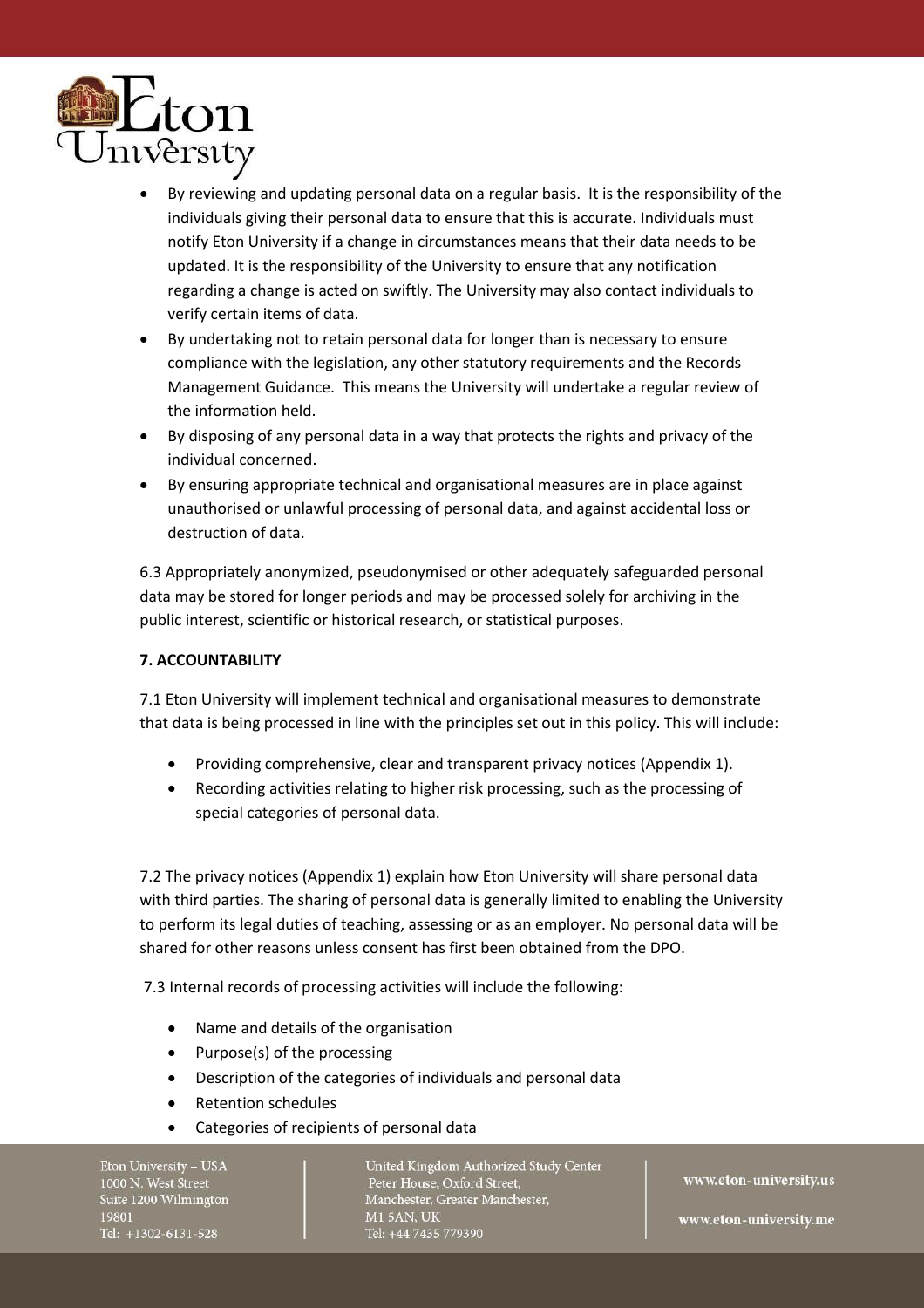

- Description of technical and organisational security measures
- Details of transfers to third countries, including documentation of the transfer mechanism safeguards in place

7.4 Individuals who provide personal data to Eton University are responsible for ensuring that the information is accurate and up-to-date.

# **8. DATA PROTECTION OFFICER (DPO)**

8.1 They will:

- Inform and advise Eton University personnel about their obligations under this policy (including recognising a subject access request, data security and off site use).
- Ensure everyone is aware of, and understands, what constitutes a data breach.
- Provide annual training on the contents of this policy and develop and encourage best practice.
- Liaise with any external data controllers engaged with Eton University.
- Monitor internal compliance, including identifying processing activities, maintaining records as appropriate and checking the recording of activities related to higher risk processing, advising and checking DPIAs (including need, methodology and any safeguards) and conducting internal audits.
- Take responsibility for continuity and recovery measures to ensure the security of personal data.
- Ensure obsolete personal data is properly erased and retain a Destruction Log. This will include the document description, classification, date of destruction, method and authorisation.
- Be the point of contact with the ICO, co-operate with any requests and ensure that Eton University notification is kept accurate.
- Maintain an up-to-date knowledge of data protection law in relation to the main functions of Eton University.
- 8.2 The DPO will report to the CEO and provide an annual report with recommendations.

### **9. LAWFUL PROCESSING**

9.1 Personal data can be lawfully processed under the following conditions:

Eton University - USA 1000 N. West Street Suite 1200 Wilmington 19801 Tel: +1302-6131-528

United Kingdom Authorized Study Center Peter House, Oxford Street, Manchester, Greater Manchester, **M15AN, UK** Tel: +44 7435 779390

www.eton-university.us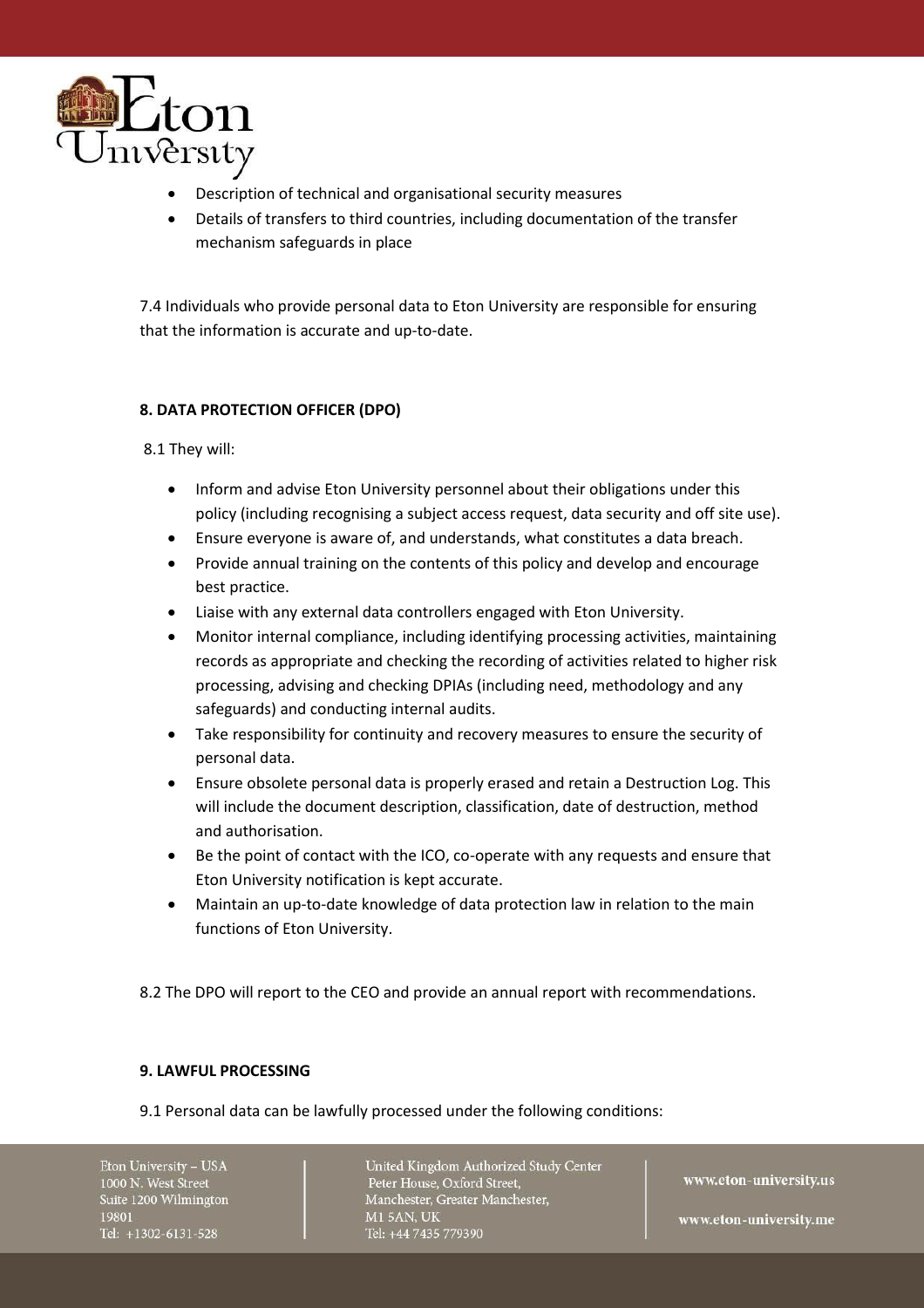

- Consent of the individual has been obtained
- Compliance with a legal obligation to which Eton University is subject
- Performance of a task carried out in the public interest or in the exercise of official authority vested in the controller.
- Performance of a contract with the individual or to take steps at the request of the Data Subject prior to entry into a contract
- Protecting the vital interests of an individual or another person.

9.2 Special categories of personal data can be lawfully processed under the following conditions:

- Explicit consent of the individual has been obtained to process the personal data for one or more specified purposes, unless reliance on consent is prohibited by EU or Member State law.
- Processing carried out by a not-for-profit body with a political, philosophical, religious or trade union aim (provided the processing relates only to members or former members or those who have regular contact with it in connection with those purposes) and provided there is no disclosure to a third party without consent.
- Processing relates to personal data manifestly made public by the individual.
- Carrying out obligations under employment, social security or social protection law, or a collective agreement.
- Protecting the vital interests of an individual or another person where the individual is physically or legally incapable of giving consent.
- The establishment, exercise or defence of legal claims or where courts are acting in their judicial capacity.
- Reasons of substantial public interest on the basis of Union or Member State law which is proportionate to the aim pursued and which contains appropriate safeguards.
- The purposes of preventative or occupational medicine, for assessing the working capacity of the employee, medical diagnosis, the provision of health or social care or treatment or management of health or social care systems and services on the basis of Union or Member State law or a contract with a health professional.
- Reasons of public interest in the area of public health.
- Archiving purposes in the public interest, or scientific and historical research purposes or statistical purposes in accordance with Article 89(1).

9.3 We collect and use workforce information for general purposes under paragraphs 9.1 and 9.2 of this policy which complies with Articles 6 and 9 of the GDPR. Under any other

Eton University - USA 1000 N. West Street Suite 1200 Wilmington 19801 Tel: +1302-6131-528

United Kingdom Authorized Study Center Peter House, Oxford Street, Manchester, Greater Manchester, **M15AN, UK** Tel: +44 7435 779390

www.eton-university.us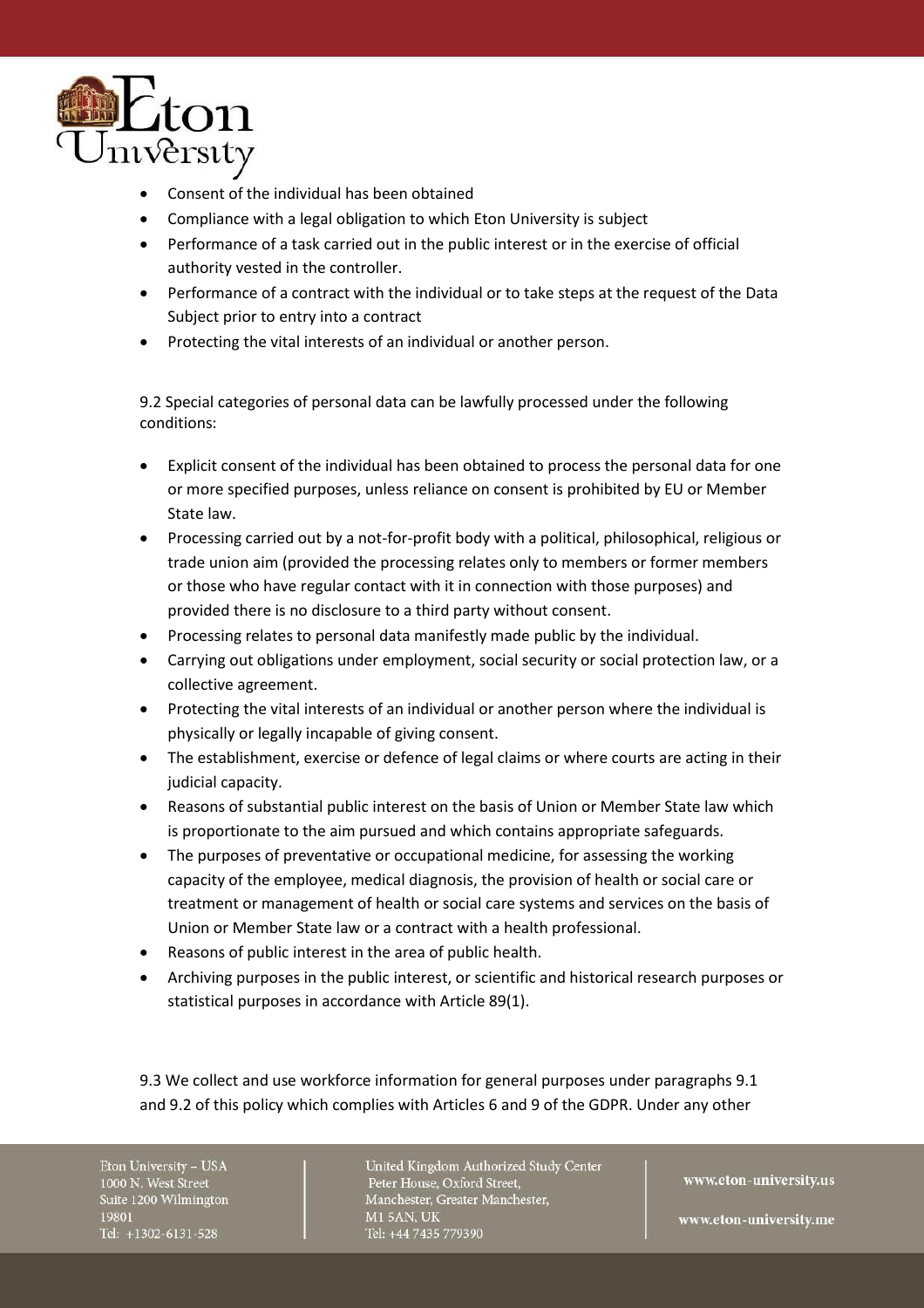

circumstances the legal basis for processing data will be identified and documented prior to data being processed.

### **10. CONSENT**

10.1 It is not always necessary to gain consent before processing personal data (see paragraphs 9.1 and 9.2) but when it is, consent must be a positive indication.

10.2 Consent will only be accepted where it is freely given, specific, informed and an unambiguous indication of the individual's wishes (it cannot be inferred from silence, inactivity or pre-ticked boxes). Consent obtained on the basis of misleading information will not be a valid basis for processing.

10.3 Any forms used to gather personal data will be provided with a privacy notice (Appendix 1) and will indicate whether the individual needs to give consent for the processing or whether one of the other conditions applies under 9.1 and 9.2.

10.4 A record will be kept documenting how and when consent was given.

10.5 If an individual does not give their consent for the processing and there is no other lawful basis on which to process the data, then Eton University will ensure that the processing of that data does not take place and that the data will be appropriately destroyed.

10.6 Consent accepted under the DPA will be reviewed to ensure it meets the standards of the GDPR; however, acceptable consent obtained under the DPA will not be reobtained.

10.7 Consent can be withdrawn by the individual at any time. To withdraw your consent, you should contact education@eton-university.us.

### **11. THE RIGHT TO BE INFORMED**

11.1 Privacy notices regarding the processing of personal data (obtained either directly or indirectly) will be concise, written in clear, accessible language and free of charge (Appendices 1 and 2).

Eton University - USA 1000 N. West Street Suite 1200 Wilmington 19801 Tel: +1302-6131-528

United Kingdom Authorized Study Center Peter House, Oxford Street, Manchester, Greater Manchester, **M1 5AN, UK** Tel: +44 7435 779390

www.eton-university.us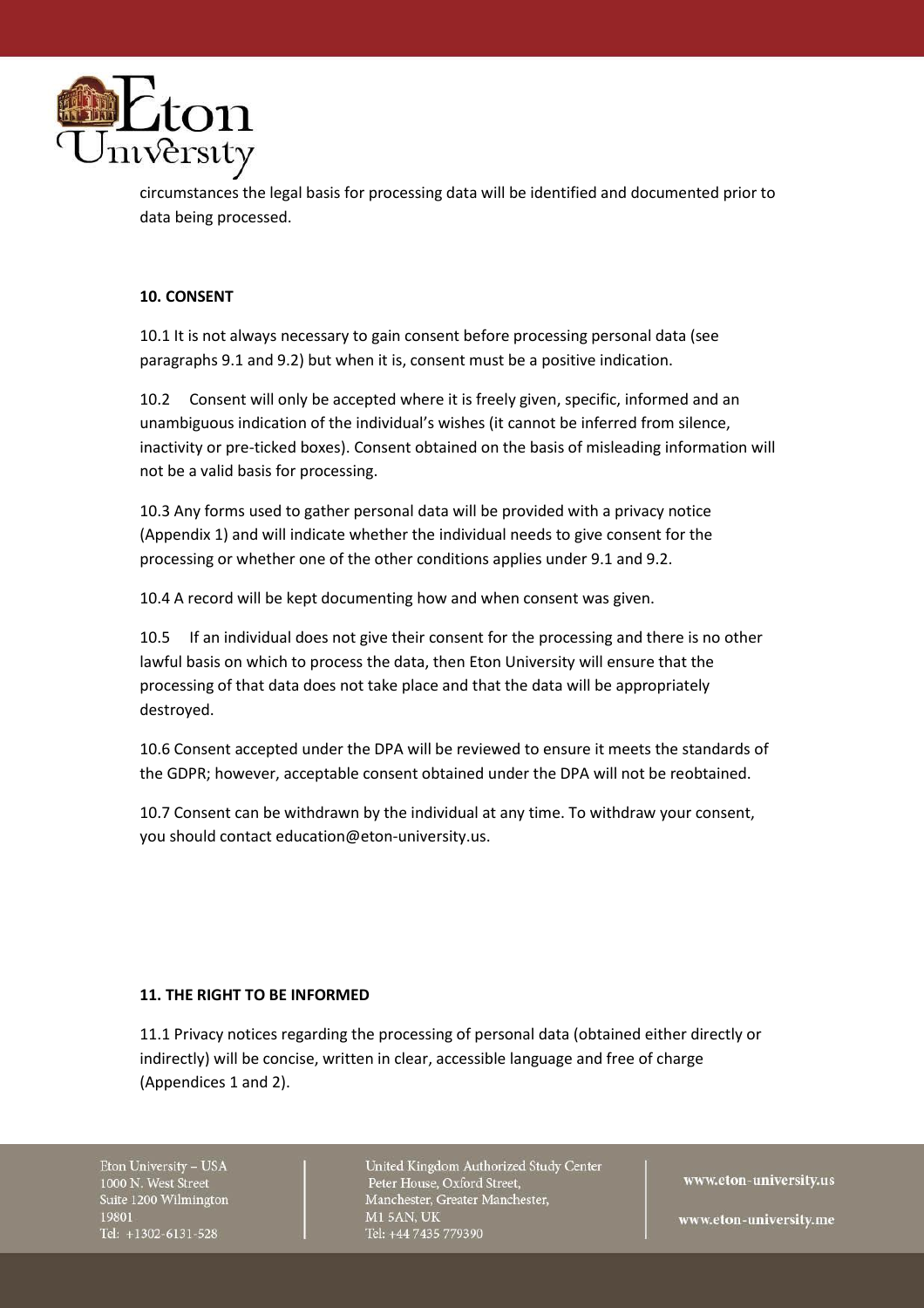

11.2 Eton University will include the following information in its privacy notices following the ICO code of practice:

- The identity and contact details of the data controller and DPO.
- The intended purpose of, and the legal basis for, processing the data.
- The legitimate interests of the data controller or third party.
- Any recipient or categories of recipients to whom the personal data will be disclosed.
- Details of transfers to third countries and the safeguards in place and the reason for disclosure.
- The retention period or criteria used to determine the retention period.
- The existence of the right to access, rectification, object, erasure and withdraw consent.
- The right to complain internally and to a supervisory authority.

11.4 Where data is obtained directly from an individual, information regarding whether the provision of personal data is part of a statutory or contractual requirement and the details of the categories of personal data, as well as any possible consequences of failing to provide the personal data, will be provided at the time of collection.

### **12.THE RIGHT TO ACCESS**

12.1 Individuals have the right to obtain confirmation that their personal data is being processed fairly or to submit a subject access request (SAR) to gain access to their personal data.

12.2 The Centre Manager will verify the identity of the person making the request before any information is supplied.

12.3 All requests will be responded to within 30 calendar days of receipt.

12.4 In the event of numerous or complex requests, the period of compliance will be extended by a further two months. The individual will be informed of this extension and will receive an explanation of why the extension is necessary, within one month of the receipt of the request.

12.5 Where a fair processing request is made the information contained within the relevant privacy notice will be provided.

Eton University - USA 1000 N. West Street Suite 1200 Wilmington 19801 Tel: +1302-6131-528

United Kingdom Authorized Study Center Peter House, Oxford Street, Manchester, Greater Manchester, **M1 5AN, UK** Tel: +44 7435 779390

www.eton-university.us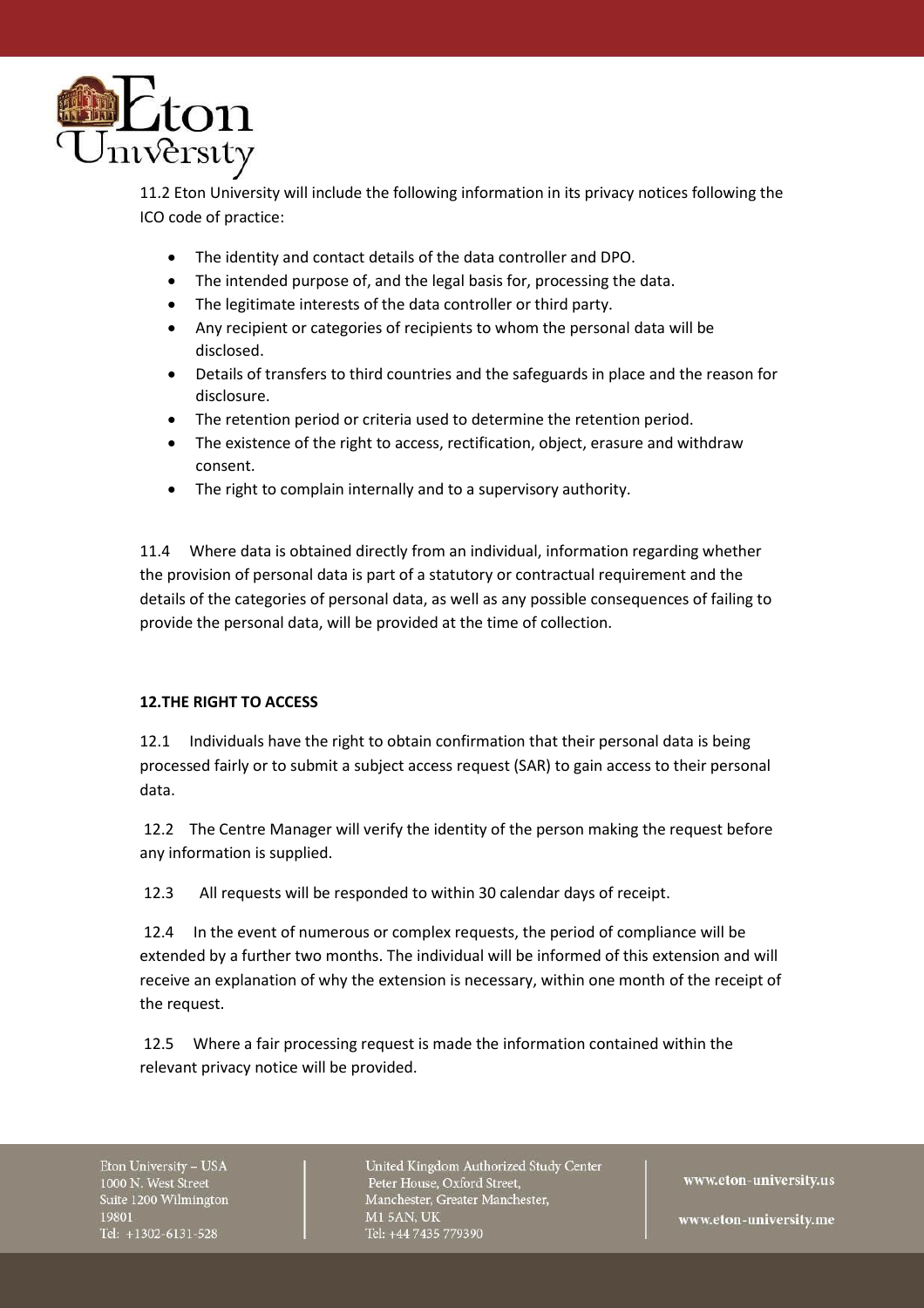

12.6 Where a SAR is made copies of personal data will generally be encrypted and supplied to the individual in a commonly used electronic format.

12.7 In the event that a large quantity of information is being processed the individual may be requested to specify the information the request is in relation to.

12.8 Where a request is excessive or repetitive, a 'reasonable fee' will be charged. All fees will be based on the administrative cost of providing the information.

12.9 Where a request is manifestly unfounded Eton University holds the right to refuse to respond to the request. The individual will be informed of this decision and the reason behind it, as well as their right to complain to the supervisory authority and to a judicial remedy, within one month of the refusal.

# **13. THE RIGHT TO RECTIFICATION**

13.1 Personal data held by Eton University will be as accurate as is reasonably possible.

13.2 Individuals are entitled to have any inaccurate or incomplete personal data rectified. Where an individual informs the University of inaccurate or incomplete personal data their data record will be updated as soon as is practicable.

13.3 Where the personal data has been disclosed to a third party and the processing of the data is still necessary, the school will inform them of any rectification where possible. The individual will also be informed about the third parties that the data has been disclosed to where appropriate. If the processing of the data is no longer necessary the third party should delete this data.

13.4 Requests for rectification will be responded to within one month; this will be extended by two months where the request for rectification is complex.

13.5 Where no action is being taken in response to a request for rectification Eton University will explain the reason for this to the individual and will inform them of their right to complain to the supervisory authority and to a judicial remedy.

### **14. THE RIGHT TO ERASURE**

Eton University - USA 1000 N. West Street Suite 1200 Wilmington 19801 Tel: +1302-6131-528

United Kingdom Authorized Study Center Peter House, Oxford Street, Manchester, Greater Manchester, **M1 5AN, UK** Tel: +44 7435 779390

www.eton-university.us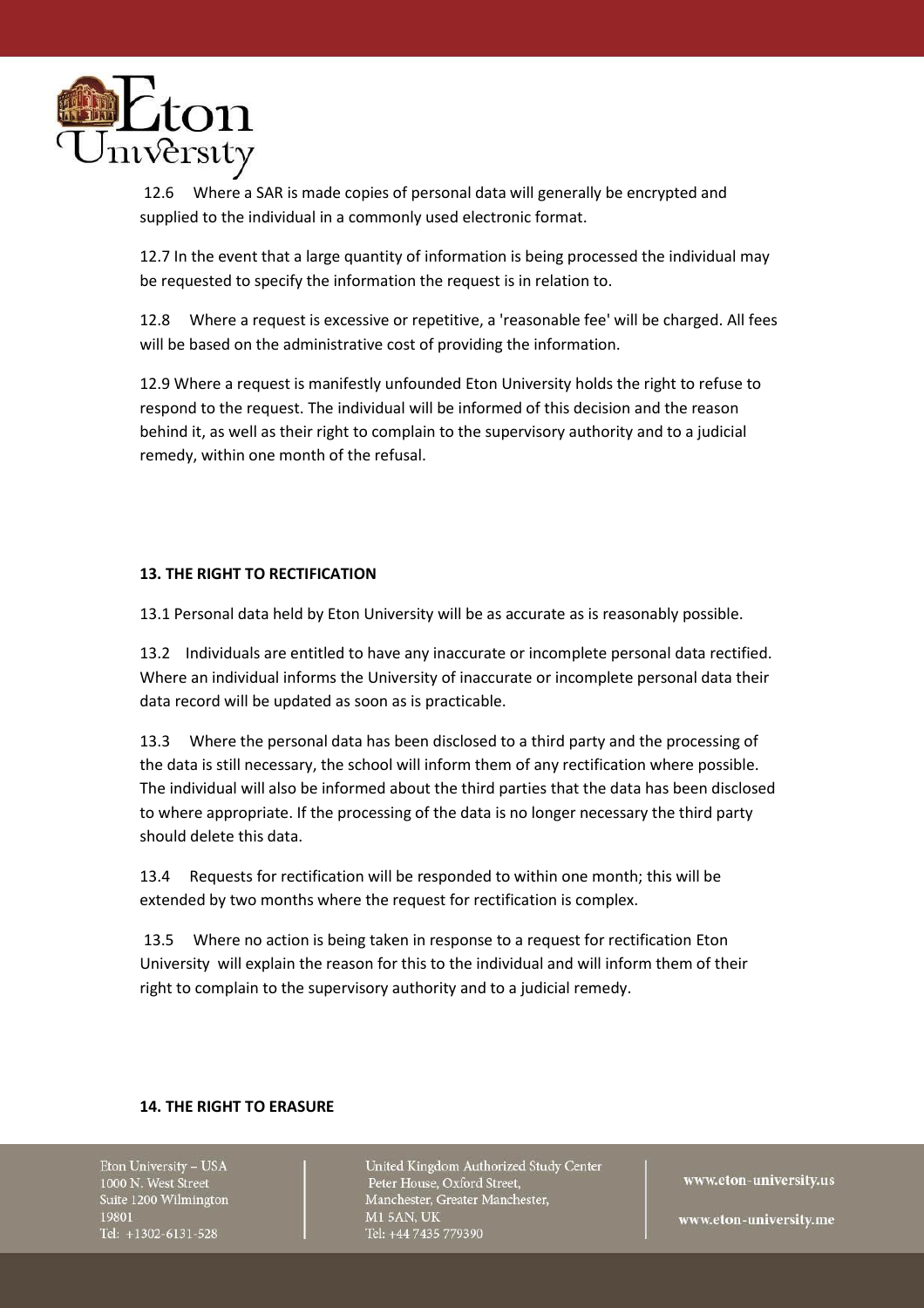

14.1 Individuals have the right to request erasure of personal data. This applies where:

- a) Personal data is no longer necessary for the purpose for which it was collected/processed.
- b) Withdrawal of consent and no other legal ground applies.
- c) The individual objects to the processing and there is no overriding legitimate interest.
- d) Personal data is unlawfully processed.
- e) Personal data has to be erased in order to comply with a law.

14.2 Eton University has the right to refuse a request for erasure where personal data is being processed for:

- Exercising the right of freedom of expression and information.
- Compliance with legal obligations or for performing tasks carried out in the public interest or in exercising the data controller's official authority.
- Reasons of public interest in the area of public health.
- Archiving purposes in the public interest, scientific or historical research, or statistical purposes.
- The establishment, exercise or defence of legal claims.

14.4 Where personal data has been disclosed to third parties they will be informed about the request for erasure, unless it is impossible or involves a disproportionate effort to do so.

14.5 Where personal data or images have been made public and then is requested to be erased, taking into account the available technology and the cost of implementation, all reasonable steps will be taken to inform other data controllers about the request for erasure.

### **15. THE RIGHT TO RESTRICT PROCESSING**

15.1 Individuals have the right to restrict the university's processing of personal data.

15.2 In the event that processing is restricted, the University will either continue to store or delete the personal data guaranteeing that just enough information about the individual has been retained to ensure that the restriction is respected in future.

15.3 The University will restrict the processing of personal data in the following circumstances:

• Where an individual contests the accuracy of the personal data, processing will be restricted until the University has verified the accuracy of the data.

Eton University - USA 1000 N. West Street Suite 1200 Wilmington 19801 Tel: +1302-6131-528

United Kingdom Authorized Study Center Peter House, Oxford Street, Manchester, Greater Manchester, **M1 5AN, UK** Tel: +44 7435 779390

www.eton-university.us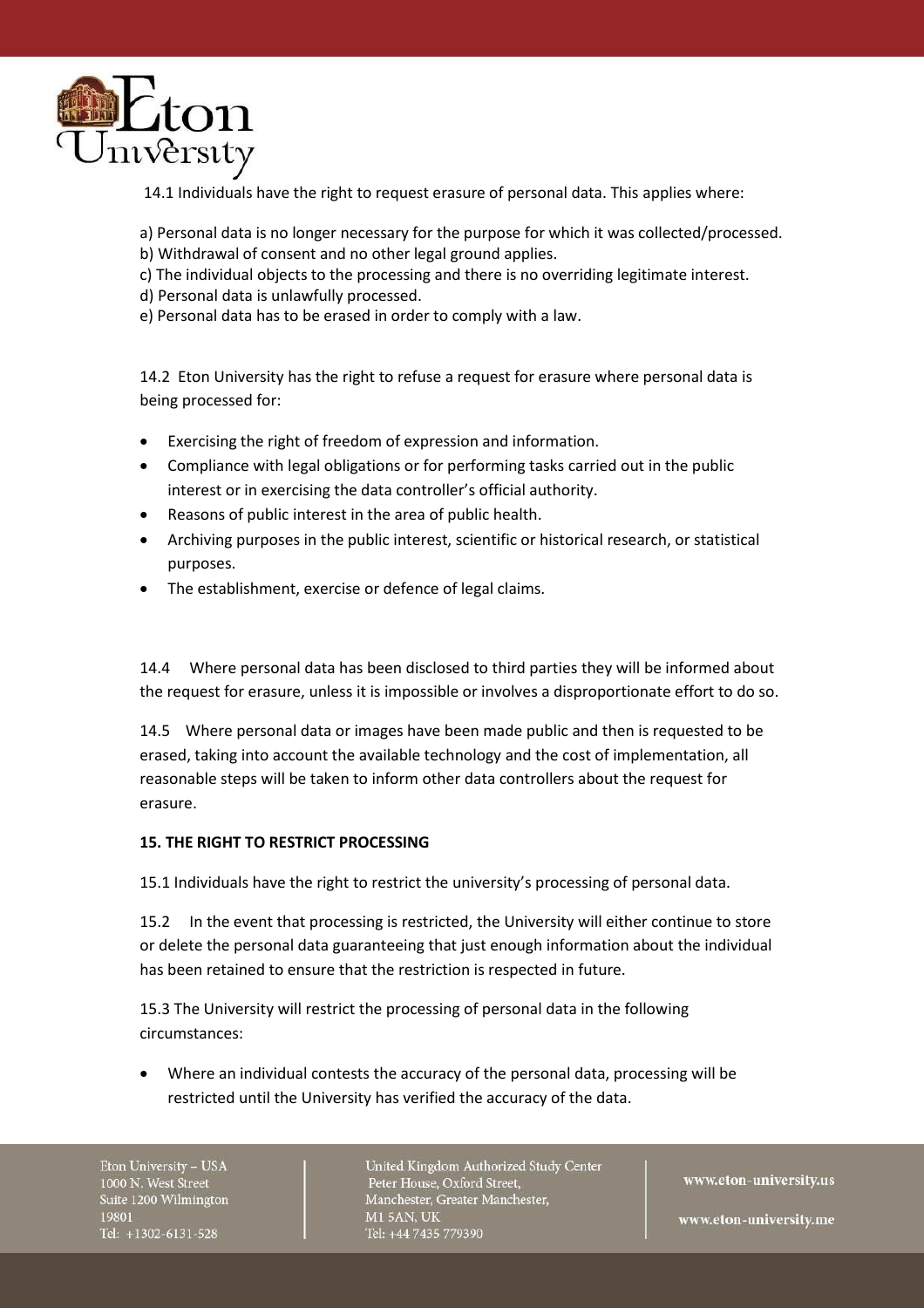

- Where an individual has objected to the processing and the University is considering whether their legitimate grounds override those of the individual.
- Where processing is unlawful and the individual opposes erasure and requests restriction instead.
- Where the University no longer needs the personal data but the individual requires the data to establish, exercise or defend a legal claim.

15.4 If the personal data in question has been disclosed to third parties, the University will inform them about the restriction on the processing of the personal data, unless it is impossible or involves disproportionate effort to do so.

15.5 The University will inform individuals when a restriction on processing has been lifted.

# **16. THE RIGHT TO DATA PORTABILITY**

16.1 Individuals have the right to obtain and reuse their personal data for their own purposes across different services.

16.2 Personal data can be moved, copied or transferred from one IT system to another in a safe and secure manner, without hindrance to usability.

16.3 The right to data portability only applies in the following cases:

a) Where personal data has been provided by an individual to Eton University. b) Where the processing is based on the individual's consent or for the performance of a contract.

c) When processing is carried out by automated means.

16.4 Eton University will respond to any requests for portability within one month and will provide the personal data free of charge and in a structured and commonly used form.

16.5 Where feasible, data will be transmitted directly to another organisation at the request of the individual. Eton University is not required to adopt or maintain processing systems which are technically compatible with other organisations.

16.6 In the event that the personal data concerns more than one individual, Eton University will consider whether providing the information would prejudice the rights of any other individual.

Eton University - USA 1000 N. West Street Suite 1200 Wilmington 19801 Tel: +1302-6131-528

United Kingdom Authorized Study Center Peter House, Oxford Street, Manchester, Greater Manchester, **M15AN, UK** Tel: +44 7435 779390

www.eton-university.us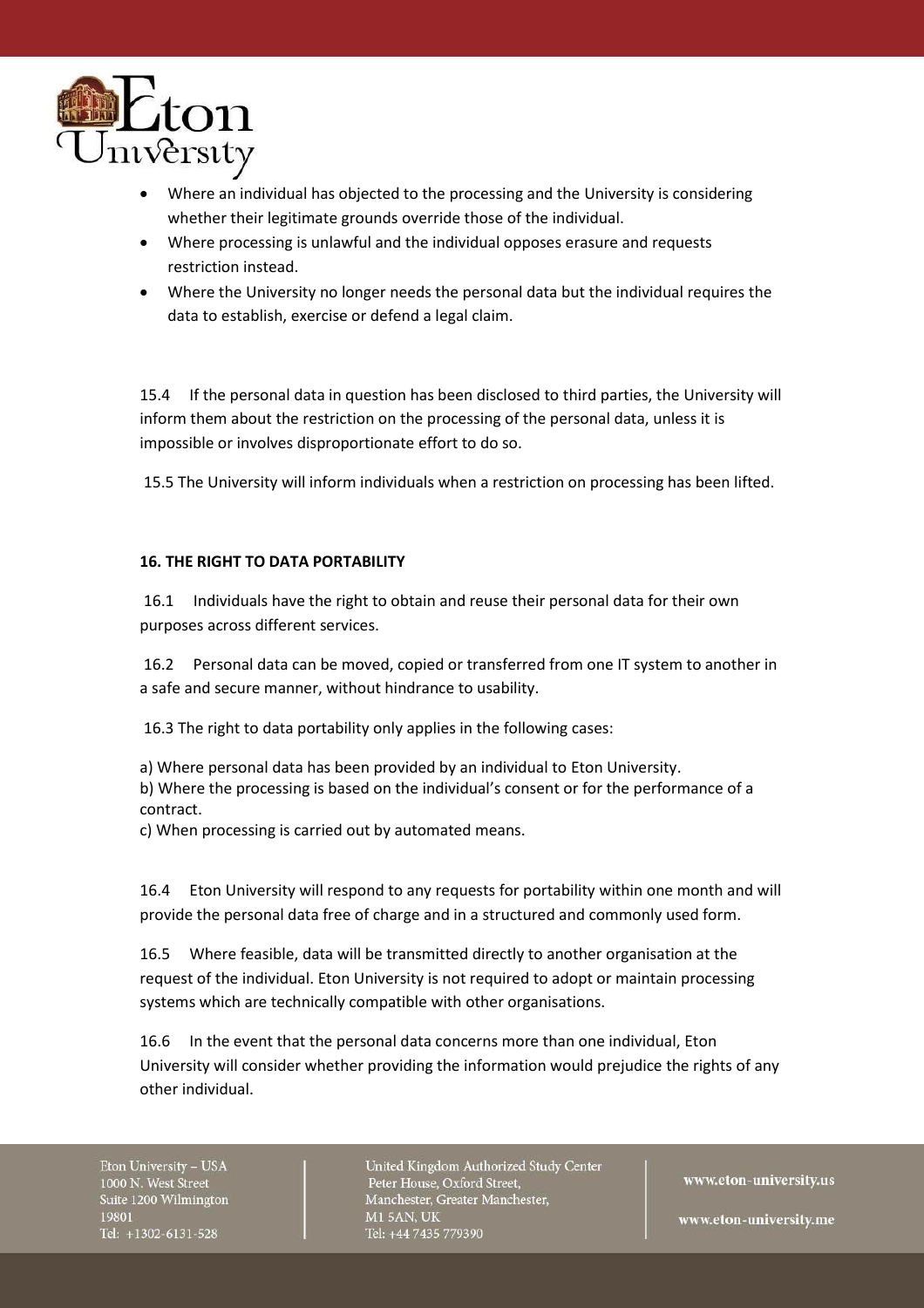

16.7 Where the request is complex, or a number of requests have been received, the timeframe can be extended by two months, ensuring that the individual is informed of the extension and the reasoning behind it within one month of receipt of the request.

16.8 Where no action is being taken in response to a Eton University, without delay and at the latest within one month, explain the reason for this. The individual will also be informed of their right to complain to the supervisory authority and to a judicial remedy.

Eton University - USA 1000 N. West Street Suite 1200 Wilmington 19801 Tel: +1302-6131-528

United Kingdom Authorized Study Center Peter House, Oxford Street, Manchester, Greater Manchester, **M1 5AN, UK** Tel: +44 7435 779390

www.eton-university.us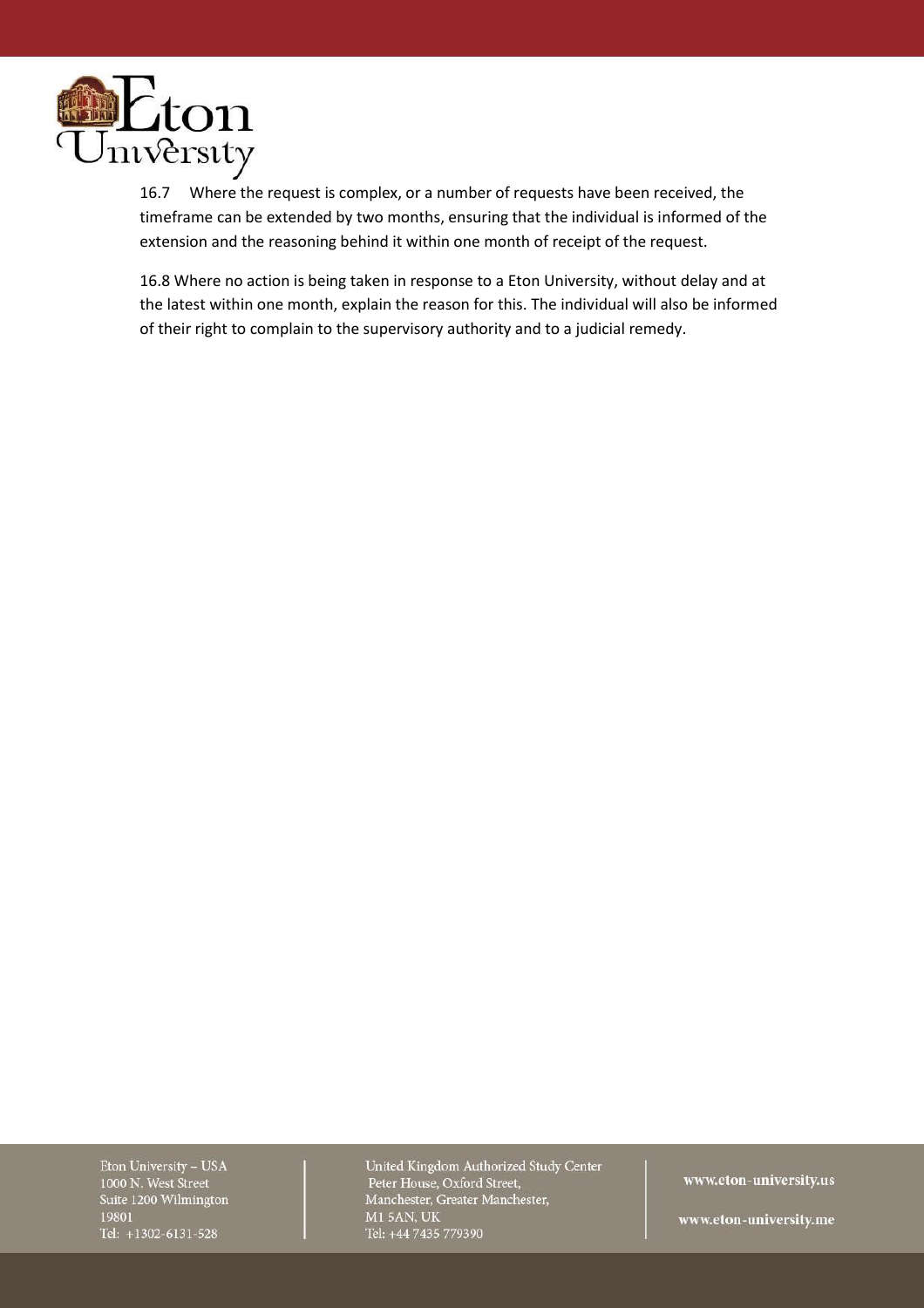

# **17. THE RIGHT TO OBJECT**

17.1 Eton University will inform individuals of their right to object at the first point of communication. This will be outlined in a privacy notice (Appendix 1).

17.2 Individuals have the right to object to the following:

a) Processing based on legitimate interests or the performance of a task in the public interest.

b) Direct marketing.

c) Processing for purposes of scientific or historical research and statistics.

17.3 Where personal data is processed for the performance of a legal task or legitimate interests:

- An individual's grounds for objecting must relate to his or her particular situation.
- Eton University will stop processing the individual's personal data unless the processing is for the establishment, exercise or defence of legal claims, or, where compelling legitimate grounds for the processing can be demonstrated, which override the interests, rights and freedoms of the individual.

17.4 Where personal data is processed for research purposes:

- The individual must have grounds relating to their particular situation in order to exercise their right to object.
- Where the processing of personal data is necessary for the performance of a public interest task, Eton University is not required to comply with an objection to the processing of the data.

# **18. PRIVACY BY DESIGN**

18.1 Eton University will act in accordance with the GDPR by adopting a 'privacy by design' approach and implementing technical and organisational measures which demonstrate how the University has considered and integrated data protection into processing activities.

18.2 Data protection impact assessments (DPIAs) will be used to identify the most effective method of complying with data protection obligations and meeting individuals' expectations of privacy.

18.3 DPIAs will allow Eton University to identify and resolve problems at an early stage, thus preventing reputational damage which might otherwise occur.

Eton University - USA 1000 N. West Street Suite 1200 Wilmington 19801 Tel: +1302-6131-528

United Kingdom Authorized Study Center Peter House, Oxford Street, Manchester, Greater Manchester, **M15AN, UK** Tel: +44 7435 779390

www.eton-university.us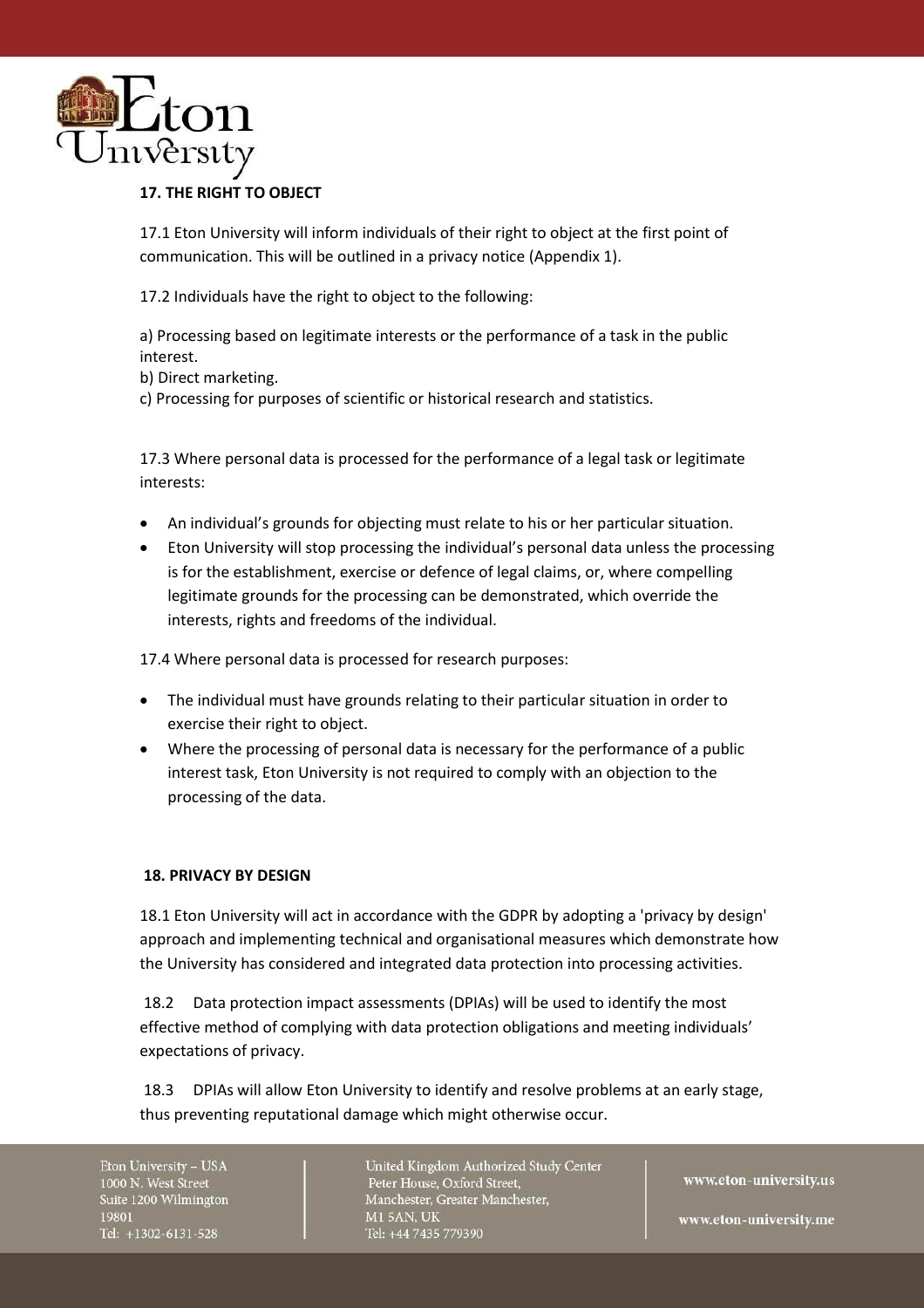

18.4 All DPIAs will include the following information:

- A description of the processing operations and the purposes.
- An assessment of the necessity and proportionality of the processing in relation to the purpose.
- An outline of the risks to individuals.
- The measures implemented in order to address risk.

18.5 A DPIA will be used for new technologies or when the processing is likely to result in a high risk to the rights and freedoms of individuals.

18.6 A DPIA will be used for more than one project, where necessary.

18.8 Where a DPIA indicates high risk data processing, Eton University will consult ICO guidance or, in the absence of any relevant guidance, consult the ICO to seek its opinion as to whether the processing operation complies with the GDPR.

### **19. DATA BREACH NOTIFICATION**

19.1 The term 'data breach' refers to a breach of security which has led to the destruction, loss, alteration, unauthorised disclosure of, or access to, personal data.

19.2 Where a breach is likely to result in a risk to the rights and freedoms of individuals, the relevant supervisory authority will be informed.

19.3 Eton University will take all reasonable steps to ensure that all notifiable breaches will be reported to the relevant supervisory authority within 72 hours of the University becoming aware of it.

19.4 The risk of the breach having a detrimental effect on the individual, and the need to notify the relevant supervisory authority, will be assessed on a case-by-case basis.

19.5 In the event that a breach is likely to result in a high risk to the rights and freedoms of an individual, Eton University will notify those concerned directly. A 'high risk' breach means that the threshold for notifying the individual is higher than that for notifying the relevant supervisory authority.

19.6 In the event that a breach is sufficiently serious, the public will be notified without undue delay.

Eton University - USA 1000 N. West Street Suite 1200 Wilmington 19801 Tel: +1302-6131-528

United Kingdom Authorized Study Center Peter House, Oxford Street, Manchester, Greater Manchester, **M15AN, UK** Tel: +44 7435 779390

www.eton-university.us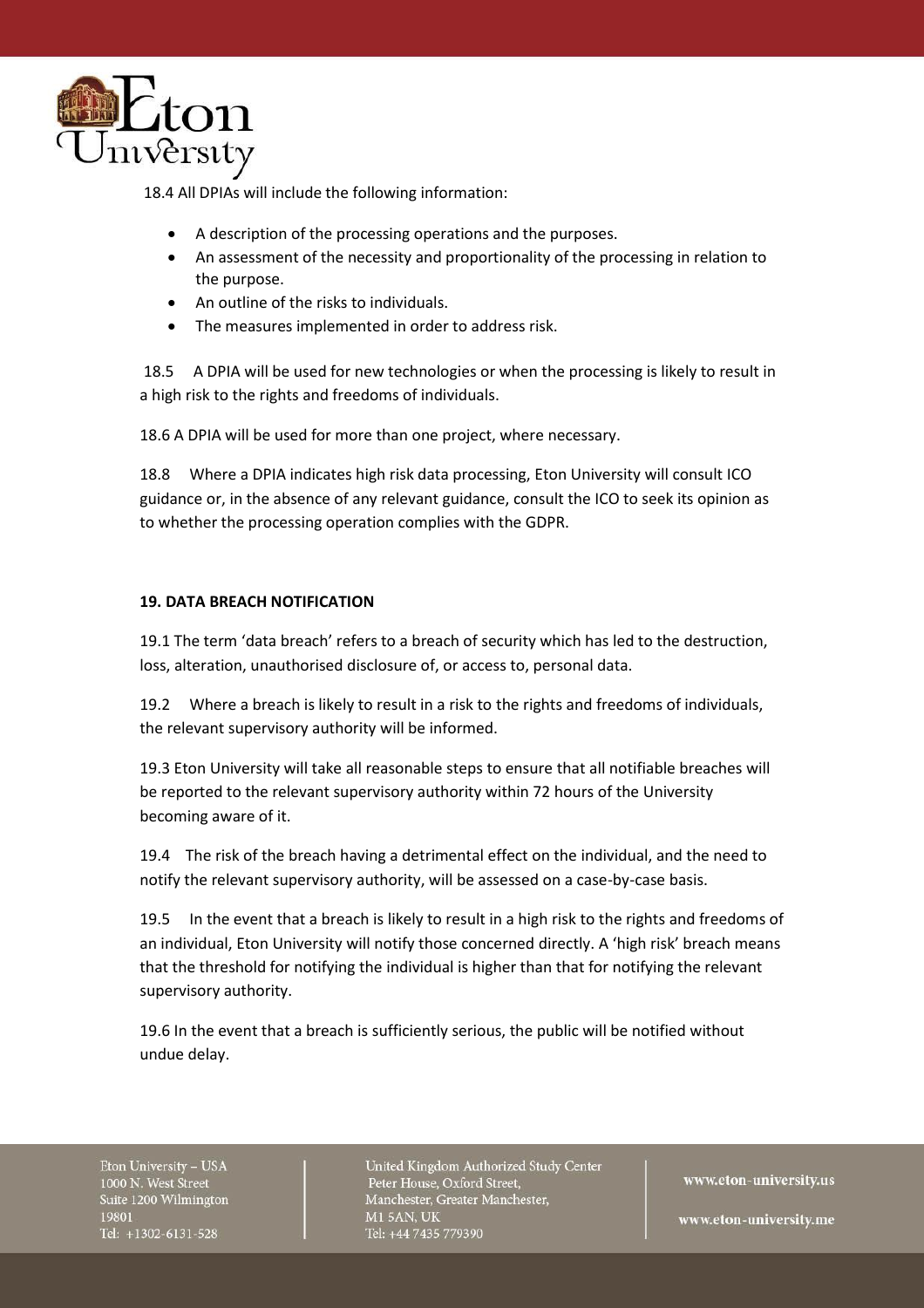

19.7 Effective and robust breach detection, investigation and internal reporting procedures are in place, which will guide decision-making in relation to whether the relevant supervisory authority or the public need to be notified.

19.8 Within a breach notification, the following information will be outlined:

The nature of the personal data breach, including categories, approximate number of individuals and records concerned.

- The name and contact details of the DPO.
- An explanation of the likely consequences of the personal data breach.
- A description of the proposed measures to be taken to deal with the personal data breach.
- Where appropriate, a description of the measures taken to mitigate any possible adverse effects.

19.9 Failure to report a breach when required to do so will result in a fine for the University, as well as a fine for the breach itself.

# **20. DATA SECURITY**

20.1 Eton University undertakes to ensure the security of the personal data it has collected. Personal data will only be accessible to those who have a valid reason for using it.

20.2 All the members of Eton University (including Directors and staff) are responsible for ensuring that any personal data they hold is kept secure and not disclosed to any unauthorised third party. CEO has authorised access to financial data; The COO, Centre Manager and Assistant Manager have authorised access to personal data of Students and Staff.

20.3 Physical measures

- Premises security measures include lockable filing cabinets and lockable offices.
- Only authorised persons are allowed in the office.
- Laptops and printouts are locked away securely when not in use.
- Visitors to the University are accompanied at all times.
- 20.4 Technical measures
- Security software is installed on The University networks and electronic devices. This includes: - Internet filtering and firewall - Anti-virus - Email ransom ware detection
- Data on the University network drives is password protected and is held on the cloud. There are procedures in place to access and restore all the data held on the University network drives should this be necessary.

Eton University - USA 1000 N. West Street Suite 1200 Wilmington 19801 Tel: +1302-6131-528

United Kingdom Authorized Study Center Peter House, Oxford Street, Manchester, Greater Manchester, **M15AN, UK** Tel: +44 7435 779390

www.eton-university.us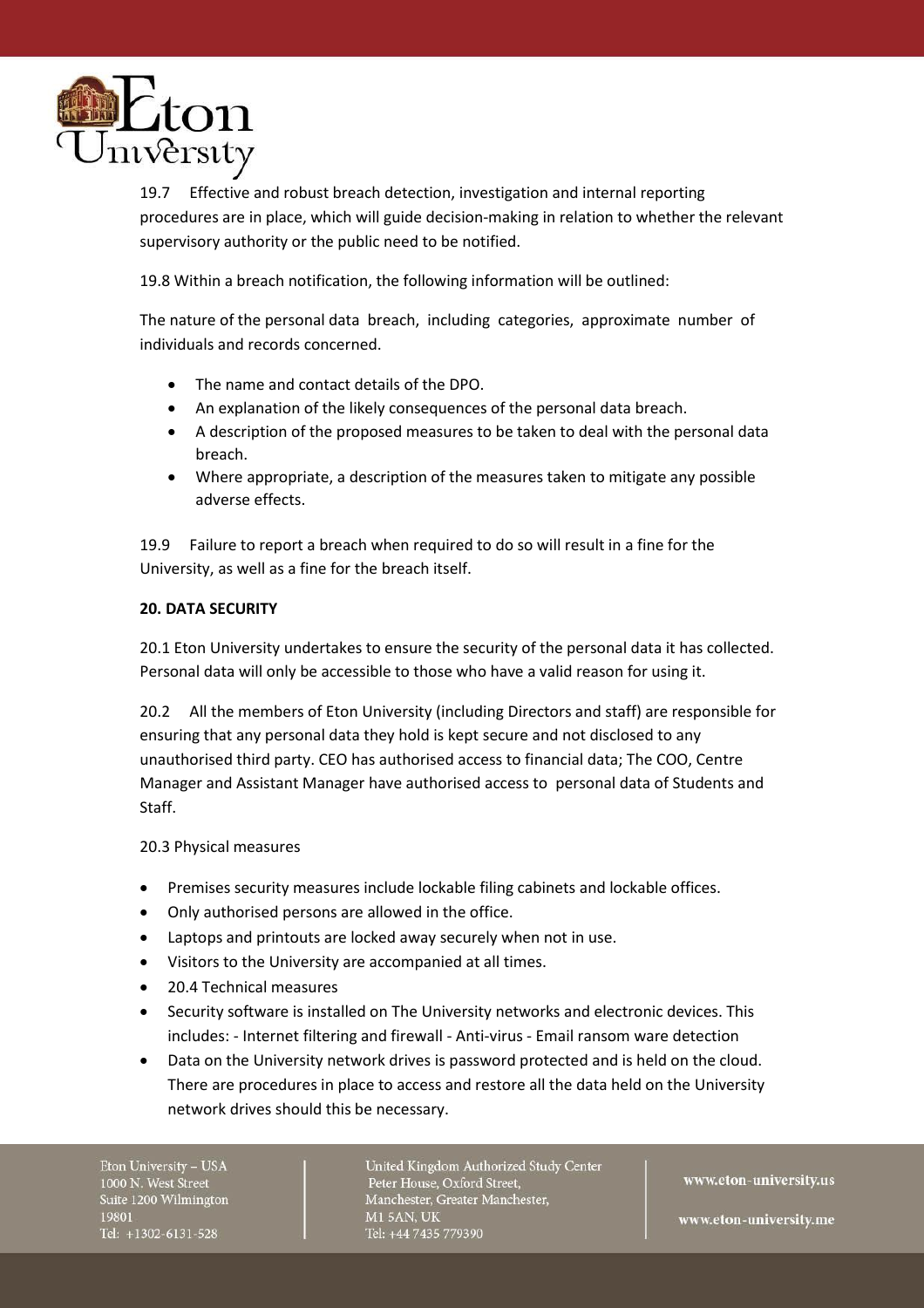

- Eton University electronic devices are password protected and, where possible, have been enabled to allow remote blocking or deletion of personal data in the case of theft.
- Eton University users are given a secure user name and password to access the school networks, and any other learning platform they require access to.
- Password rules have been implemented.
- Eton University users will be assigned a clearance that will determine which files are accessible to them. Protected files are not accessible to unauthorised users.
- Removable storage devices (such as USB sticks) can be used to hold personal data under the following conditions: - The device must be checked by an IT Technician before use; - It must be password protected; - It must be stored in a secure and safe place when not in use; - It must not be accessed by other users (e.g. family members) when out of a school. Personal data must be securely deleted when no longer required.

# 20.5 Organisational measures

- Paper records containing personal data must not be left unattended or in clear view anywhere with general access.
- Paper records and removable storage devices must be stored in a secure and safe place that avoids physical risk, loss or electronic degradation (grade files, feedback forms, registration sheets, attendance sheets can be stored in the Admin Office).
- Paper records containing personal data must be kept secure if they are taken off the Eton University premises.
- Passwords must be alphanumeric, including one capital and one special character, and be a minimum of 8 characters long to access the school network in reference to the Online Safety Policy.
- Eton University user names and passwords must not be shared unless specifically created for group work.
- Eton University electronic devices (such as staff computers) that are used to access personal data must be locked even if left unattended for short periods.
- Emails must be encrypted if they contain personal data and are being sent outside the EU.
- Circular emails must be sent blind carbon copy (bcc) to prevent email addresses being disclosed to other recipients.
- Visitors must not be allowed access to personal data unless they have a legal right to do so or consent has previously been given.
- Personal data must not be given over the telephone unless you are sure of the identity of the person you are speaking to and they have the legal right to request it.
- Personal data must not be disclosed to any unauthorised third parties.
- Personal electronic devices must not be used to hold personal data belonging to Eton University.

Eton University - USA 1000 N. West Street Suite 1200 Wilmington 19801 Tel: +1302-6131-528

United Kingdom Authorized Study Center Peter House, Oxford Street, Manchester, Greater Manchester, **M15AN, UK** Tel: +44 7435 779390

www.eton-university.us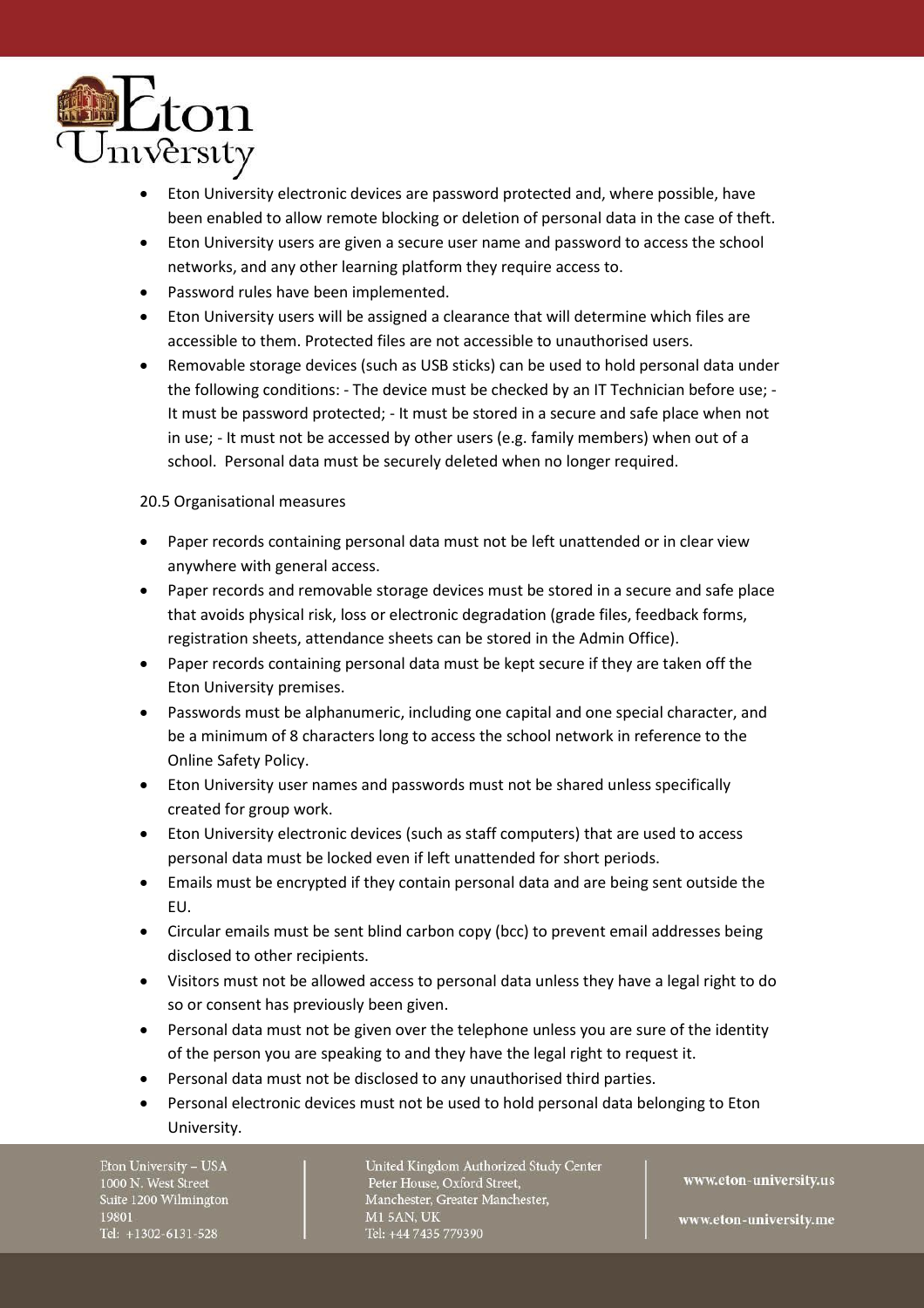

- Personal electronic devices must be password protected and have up-to-date, active anti- virus and anti-malware checking software before being used to access personal data belonging to Eton University via: - A password protected removable storage device; - The remote desktop protocol (i.e. remote access to the University network).
- Personal electronic devices that have been set to automatically log into the University network and University email accounts that are lost or stolen must be reported to the DPO so that access to these systems can be reset.
- If personal data is taken off Eton University premises, in electronic or paper format, extra care must be taken to follow the same procedures for security. The person taking the personal data off the school premises must accept full responsibility for data security.
- Before sharing personal data, Eton University Directors / staff must ensure: They are allowed to share it; - That adequate security is in place to protect it; - Who will receive the personal data has been outlined in a privacy notice.
- Any personal data archived on disks must be kept securely in a lockable cabinet.
- Eton University staff are trained in the application of this policy, their responsibilities and the importance of ensuring data security in order to comply with the GDPR.

# **23. THE SECURE TRANSFER OF DATA**

23.1 Eton University is required to share personal information with ATHE. These are outlined in the privacy notices (Appendix 1).

23.2 Eton University users must not remove, copy or share any personal data with a third party without permission from the DPO.

23.3 Where personal data is required to be lawfully shared with a third party it must be securely transferred either through a portal or be sent following encryption, using approved encryption software, and be password protected.

23.4 No personal data of an EU Citizen will be transferred to a country outside the European Economic Area (EEA)without the explicit consent from the individual. Advice must be taken from the DPO.

# **24. PUBLICATION OF INFORMATION**

24.1 A publication scheme can be found on the Eton University website. This specifies the classes of information that will be made available on request, including:

Eton University - USA 1000 N. West Street Suite 1200 Wilmington 19801 Tel: +1302-6131-528

United Kingdom Authorized Study Center Peter House, Oxford Street, Manchester, Greater Manchester, **M15AN, UK** Tel: +44 7435 779390

www.eton-university.us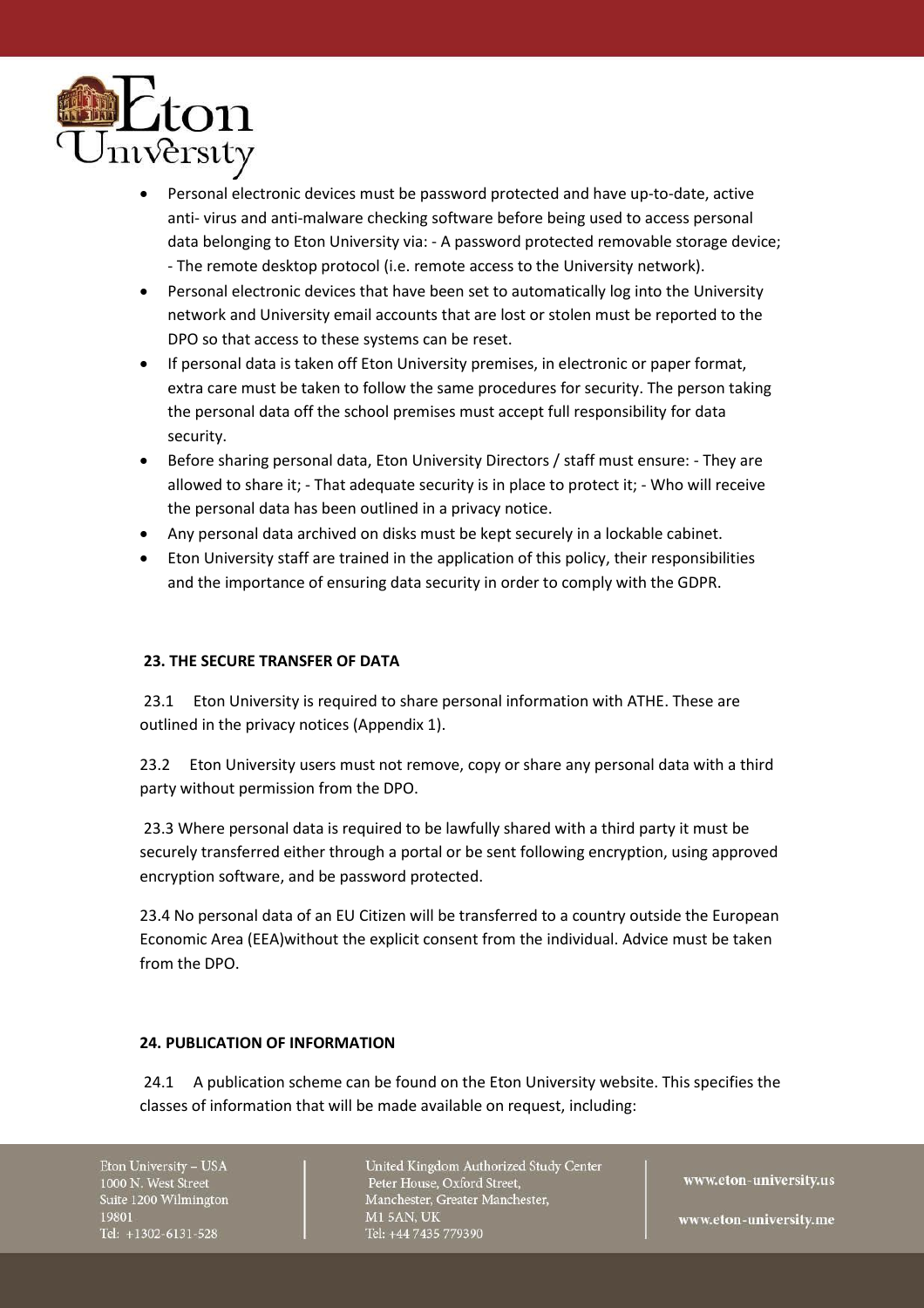

Policies and procedures Financial information Accreditation reports

24.2 Eton University will not publish any personal data or images on the University website without consent from the affected individual(s).

# **25. DATA RETENTION**

25.1 Personal data will not be kept for longer than is necessary. Graduate data will be retained for 5 years. Assignments will be kept for 2 years.

25.2 The DPO will ensure that obsolete personal data is properly erased.

25.3 Personal data that is not required will be securely deleted as soon as practicable.

25.4 Some educational records relating to former students or employees may be kept for an extended period for legal reasons, the provision of references or for historical archives.

# **26. DATA DISPOSAL**

26.1 Eton University will comply with the requirements for the safe destruction and deletion of personal data when it is no longer required.

26.2 Paper documents containing personal data will be shredded or disposed of as 'confidential waste', and appropriate contract terms will be put in place with any third parties undertaking this work.

26.3 Hard drives of redundant PCs and storage devices containing personal data will be securely wiped clean before or as part of the disposal process, or if that is not possible, physically destroyed.

26.4 The DPO will retain a Destruction Log of personal data that is disposed of. This will include the document description, classification, date of destruction, method and authorisation.

### **27.TRAINING AND AWARENESS**

27.1 Eton Universty data users receive GDPR training on an annual basis led by the DPO. They are made aware of their responsibilities, as described in this policy, through:

Eton University - USA 1000 N. West Street Suite 1200 Wilmington 19801 Tel: +1302-6131-528

United Kingdom Authorized Study Center Peter House, Oxford Street, Manchester, Greater Manchester, **M15AN, UK** Tel: +44 7435 779390

www.eton-university.us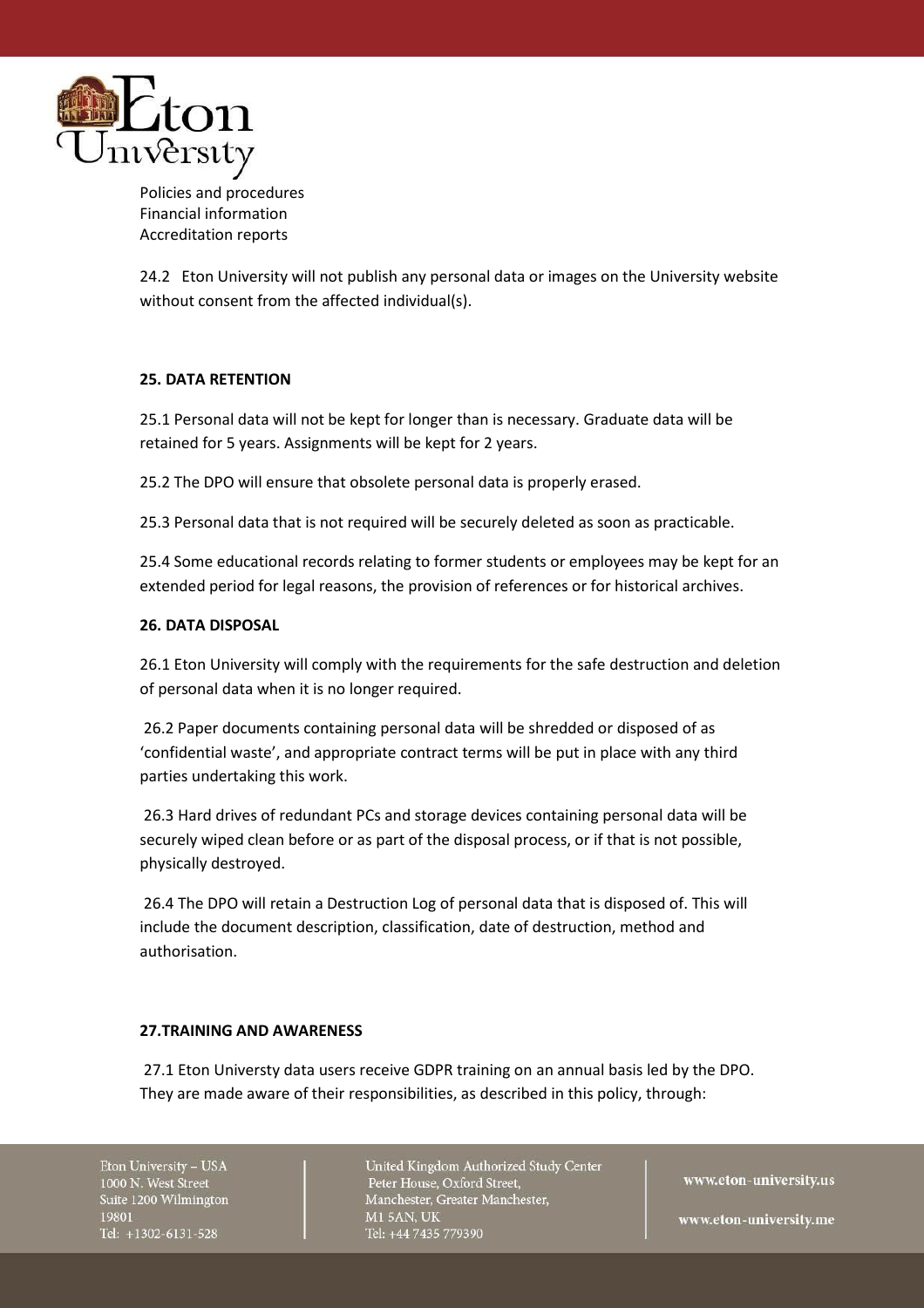

- Induction training for new staff;
- Staff meetings/briefings/training;
- Day to day support and guidance.

# **28. ENQUIRIES**

28.1 Any further information, questions or concerns about this policy or the security of data held by Eton University should be directed to the DPO Officer +44 161 818 2027

28.2 General information about the GDPR can be obtained from the Information Commissioner's Office http://www.ico.gov.uk/.

28.3 This policy will be reviewed annually and may be supplemented by additional procedures.

Eton University - USA 1000 N. West Street Suite 1200 Wilmington 19801 Tel: +1302-6131-528

United Kingdom Authorized Study Center Peter House, Oxford Street, Manchester, Greater Manchester, **M1 5AN, UK** Tel: +44 7435 779390

www.eton-university.us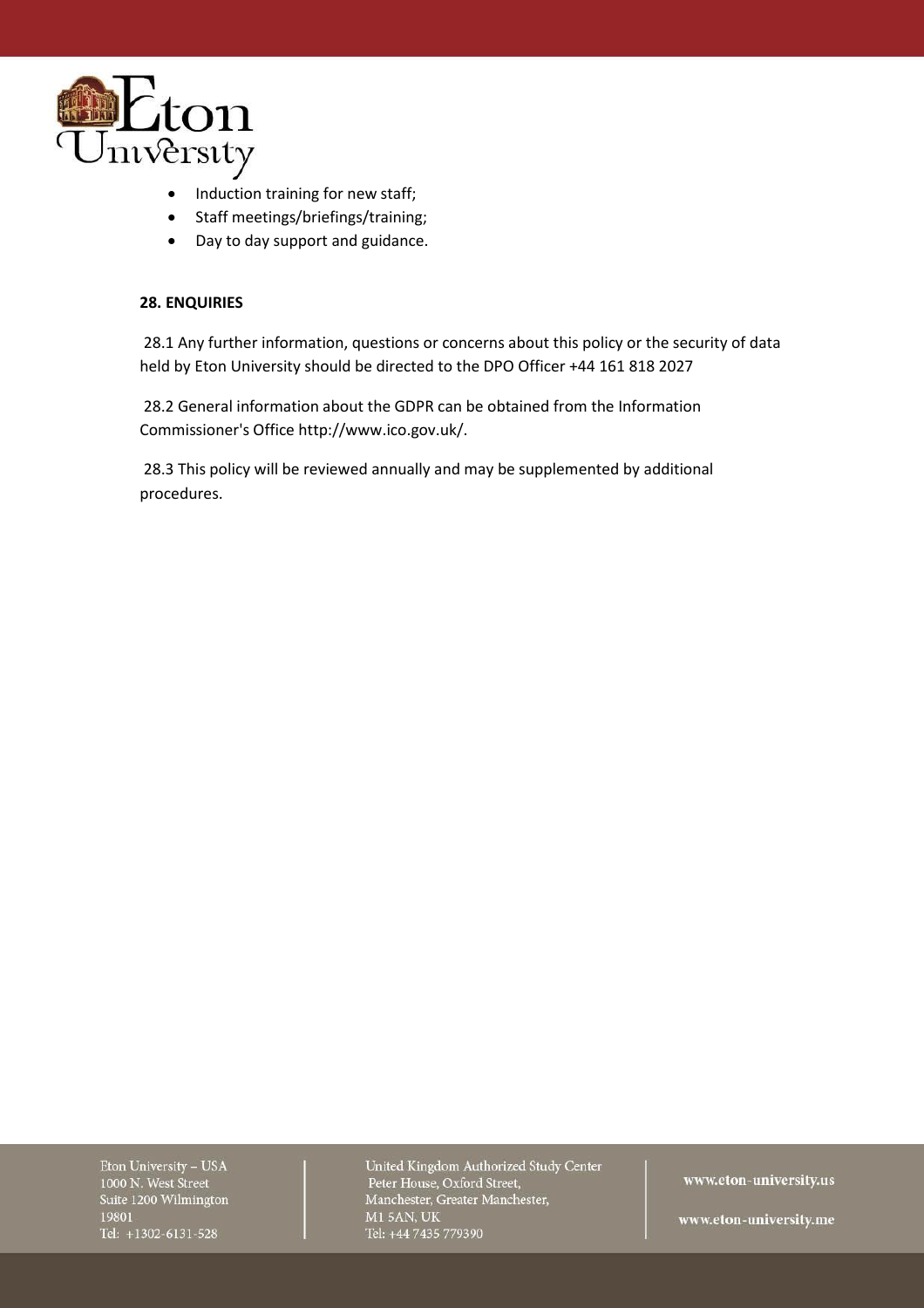

Appendix 1

Privacy Notice:

Eton University is committed to protecting and respecting your privacy, being transparent in processing personal data and to complying with the new General Data Protection Regulation and privacy laws.

You can visit our website without disclosing any personally identifiable information about yourself. If you do submit personal information by ordering products or services, for example, you can be assured that we will use your personal information only to support your continuing relationship with Eton University. We have provided this Privacy Policy Statement to help you understand how we collect, use and protect your information when you visit our website and when you generally use our courses and services. We wish to help you make informed decisions, so please take a few moments to read the sections below and learn how we may use your personal information.

We at Eton University, are a data controller for the purposes of GDPR. We collect information from you and may receive information about you from our website, social media and direct contact. Consent will be sought from you to process information when you register with the University.

Our lawful basis for data processing is enrolment, registration and graduation of students and consent for all other services. We collect and use student information for general purposes under paragraphs 9.1c and 9.2g of the General Data Protection Regulations policy which complies with Articles 6 and 9 of the GDPR.

#### **Data Protection Act 1998**

In order to register and receive or use the services on our website, you will be required to submit some personal information, such as your name, your postcode and email address. We have a legal duty to ensure that we keep your personal data safe and secure, in accordance with the Data Protection Act 1998. We will not share your personal information with anybody else without your knowledge, unless we are required by law to do so.

#### **Personal Information Collection**

We may collect and process the following data about you:

- Information that you provide by submitting your application when enrolling on a course or applying for a job. We may also ask you for identifying information when you contact us for assistance.
- If you email, we may keep a record of that correspondence.

Eton University - USA 1000 N. West Street Suite 1200 Wilmington 19801 Tel: +1302-6131-528

United Kingdom Authorized Study Center Peter House, Oxford Street, Manchester, Greater Manchester, **M15AN, UK** Tel: +44 7435 779390

www.eton-university.us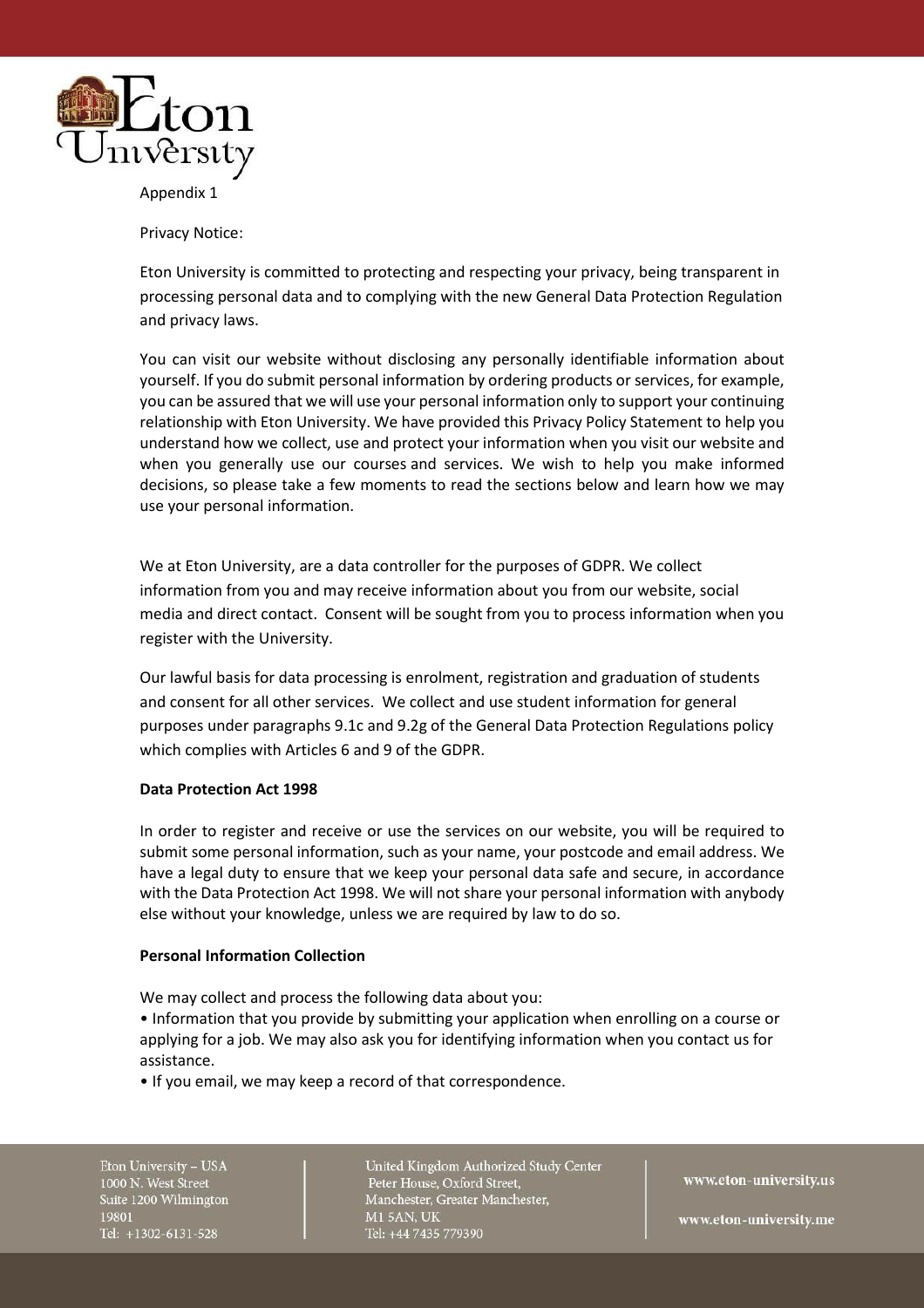

• Upon enrolment of the course, we may require an ID check webinar, during which we will need you to send us a proof of identification. We keep your documents in a secure lockable cabinet

• On completion of the course, we will ask you to send us your certificate shipping address.

- We may ask you to fill a feedback form which we will use for quality assurance or research purposes. These are optional forms, you do not have to respond to them.
- Details of transaction you carry out through our site and of the fulfilment of your orders.
- Details of your visits to our site including, but not limited to, number of visits to the site, time spent on the site, traffic data, location data, and other communication data,
- Personal information such as name, address, e-mail, DOB, and Student ID number.

#### **When do we collect information?**

We endeavour to collect and use your personal information only with your knowledge and consent and typically when you

- Order and subsequently use services
- Make customer enquiries
- Register for information or other services
- Request product information
- Submit a job application
- Send CV
- Graduate from our University
- Work with us
- Respond to communications from us (such as questionnaires or surveys).

#### **Why do we use your information?**

We collect information about you for 2 reasons: firstly, to process your order, and secondly, to provide you with the best possible service. The type of personal information we may collect could include, for example, your name and postal address, date of birth, gender, telephone, email address. We do not keep record of your credit/debit card information, as well as other information collected on registration or through surveys. If you choose to provide us with personal information, it will be used in support of the intended purposes stated at the time at which it was collected, and subject to any preferences indicated by you.

#### **How will we use your information?**

We may use your information for a number of purposes which include: processing your enrolment; managing, administering and delivering our qualifications or information requested by you, for example, responding to complaints or enquiries.

#### **Storing personal data**

Eton University - USA 1000 N. West Street Suite 1200 Wilmington 19801 Tel: +1302-6131-528

United Kingdom Authorized Study Center Peter House, Oxford Street, Manchester, Greater Manchester, **M15AN, UK** Tel: +44 7435 779390

www.eton-university.us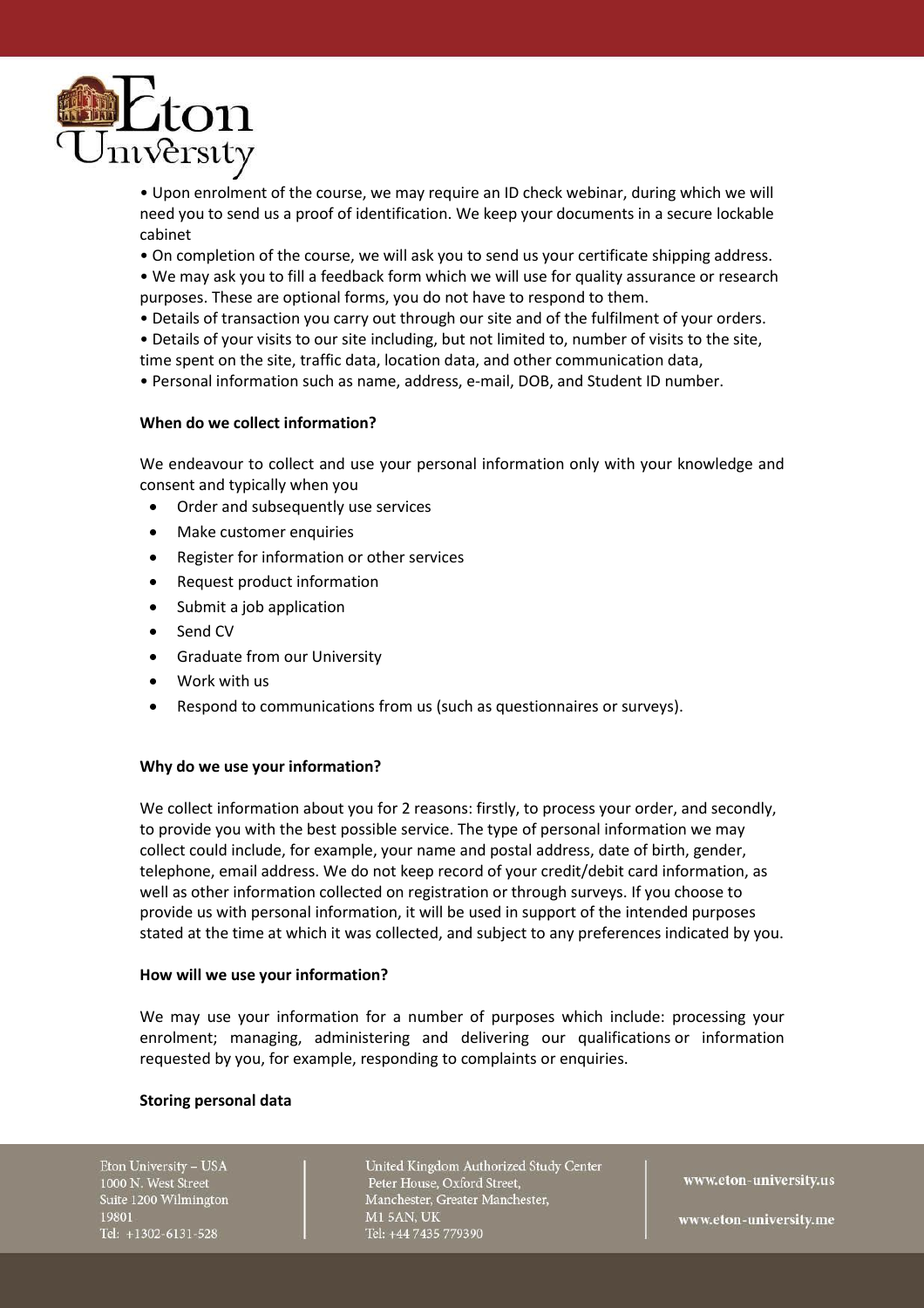

The length of time we hold student foris five years following graduation, or two years for students not completing a course.

Who we share personal information with: the students themselves and our regulators.

### **Why we share personal information**

We do not share information about our students with anyone without consent unless the law and our policies allow us to do so. We share student information with accreditors for quality assurance and with the regulators for quality assurance and issuing of certificates.

Data collection requirements for our accreditors and regulators are eligibility proof and assessment outcomes.

To be granted access to student information, third party organisations must comply with strict terms and conditions covering the confidentiality and handling of the data, security arrangements and retention and use of the data. Eton University reserves the right not to share data with any third party who cannot provide such systems.

#### **Requesting access to your personal data:**

Under data protection legislation, natural persons have the right to request access to their personal data. To make a request for your personal data contact The Centre Manager on +44 161 818 2027.

You also have the right to:

- object to processing of personal data that is likely to cause, or is causing, damage or distress;
- prevent processing for the purpose of direct marketing;
- object to decisions being taken by automated means;

in certain circumstances, have inaccurate personal data rectified, blocked, erased or destroyed and claim compensation for damages caused by a breach of the Data Protection regulations.

If you have a concern about the way we are collecting or using your personal data, we request that you raise your concern with us in the first instance. Alternatively, you can contact the Information Commissioner's Office at: https://ico.org.uk/concerns/

Eton University - USA 1000 N. West Street Suite 1200 Wilmington 19801 Tel: +1302-6131-528

United Kingdom Authorized Study Center Peter House, Oxford Street, Manchester, Greater Manchester, **M15AN, UK** Tel: +44 7435 779390

www.eton-university.us